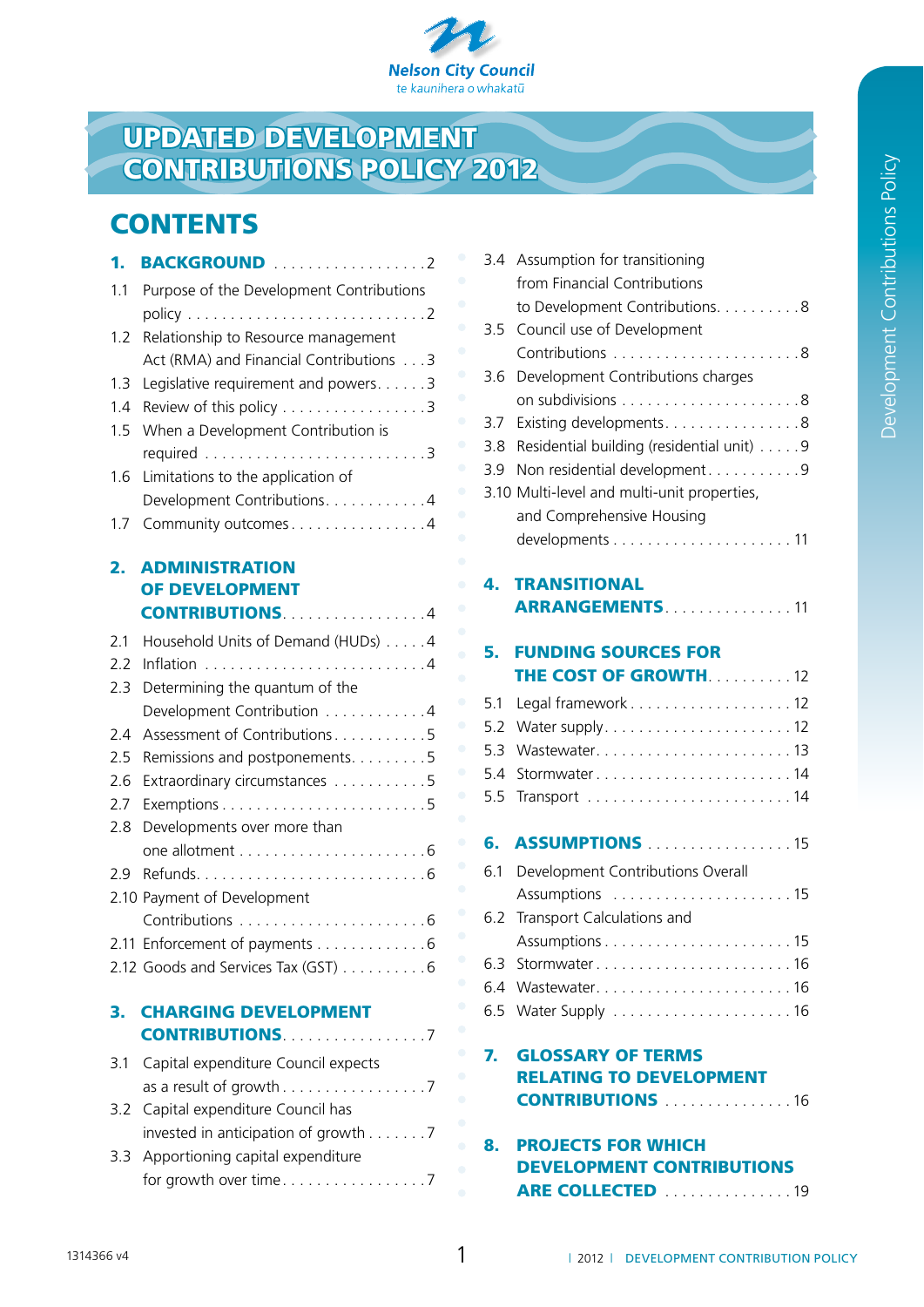# Updated DEVELOPMENT **CONTRIBUTIONS POLICY 2012**

The Council adopted its first Development Contributions Policy in 2006, effective from 1 January 2007. The updated policy in this Long Term Plan updates the projects and contributions that Council plans to fund through Development Contributions. This version of the Policy updates that published in the 2009 Nelson Community Plan, which was amended in 2010.

The Development Contributions Policy has been edited to remove some narrative text that was relevant only to the transition to the first Development Contributions regime on 1 January 2007. Other edits have created a consistent language around community and network infrastructure and to emphasise the two step process of determining the amount of any charge, that is the assessment step based on effects and demands of any development and the calculation step of the amount based on that assessment.

Following legal advice, the list of exempt organisations now includes relevant Government agencies given that the Local Government Act, section 8, does not bind the Crown for the application of a Development Contribution Policy.

After considering submissions, Council confirmed the policy update as proposed, as well as signalling a full review to begin. The reduction in the calculation of the rate per HUD (Household Unit of Demand) in the adopted policy compared to the draft is due to adjustments in the underlying spreadsheets to align with included Stormwater and Transport projects.

### 1. Background

### 1.1 Purpose of the Development Contributions Policy

The primary purpose of Development Contributions is to have those who create the need for, and who benefit from, the additional infrastructure needed to service growth, fund the costs of that infrastructure. Development Contributions are not used to

- a. fund operational costs, or
- b. fund the cost of maintaining infrastructure, or
- c. improve levels of service for existing users.

One purpose of the Development Contributions Policy is to provide a fair basis for the sharing of costs of growth. The funding framework in Nelson City has long been based on a onecatchment approach to reflect the compact nature of the city, see Chapter 6 of the Nelson Resource Management Plan (NRMP).The Council assessed the effects of adopting a multiple catchment approach for planning and funding services in 2006. Such an approach has the potential to create significant imbalances in the costs associated with development in any catchment. This Policy has adopted a one-catchment approach to assessing the costs of development. The effect of this is that it is less important where in a catchment a development occurs. Most developments to lesser or greater degrees will and do benefit from works carried out elsewhere.

In considering this Policy the Council has considered the impact on the current and future social, economic, environmental and cultural wellbeing of the community and has kept the contributions as low as possible for the term of the Long Term Plan. For simplicity, the Policy spreads the cost of each new growth project over 20 years where previously projects prior to 1 July 2009 spread the costs over the term of growth that each project provided for. For example some water infrastructure projects have capacity to provide for more than 50 years of growth and contributions would be taken for this period of time. The cost of financing each project is accumulated and added to the project cost. This minimises the interest cost to developments that are undertaken during the ten-year period of this Long Term Plan. The Council has used an interest rate of 6.5% for the loans required to fund the capital expenditure required for growth. The Council considers this to be appropriate based on recent past and current interest rates and the interest rate that is likely to be paid for the medium term.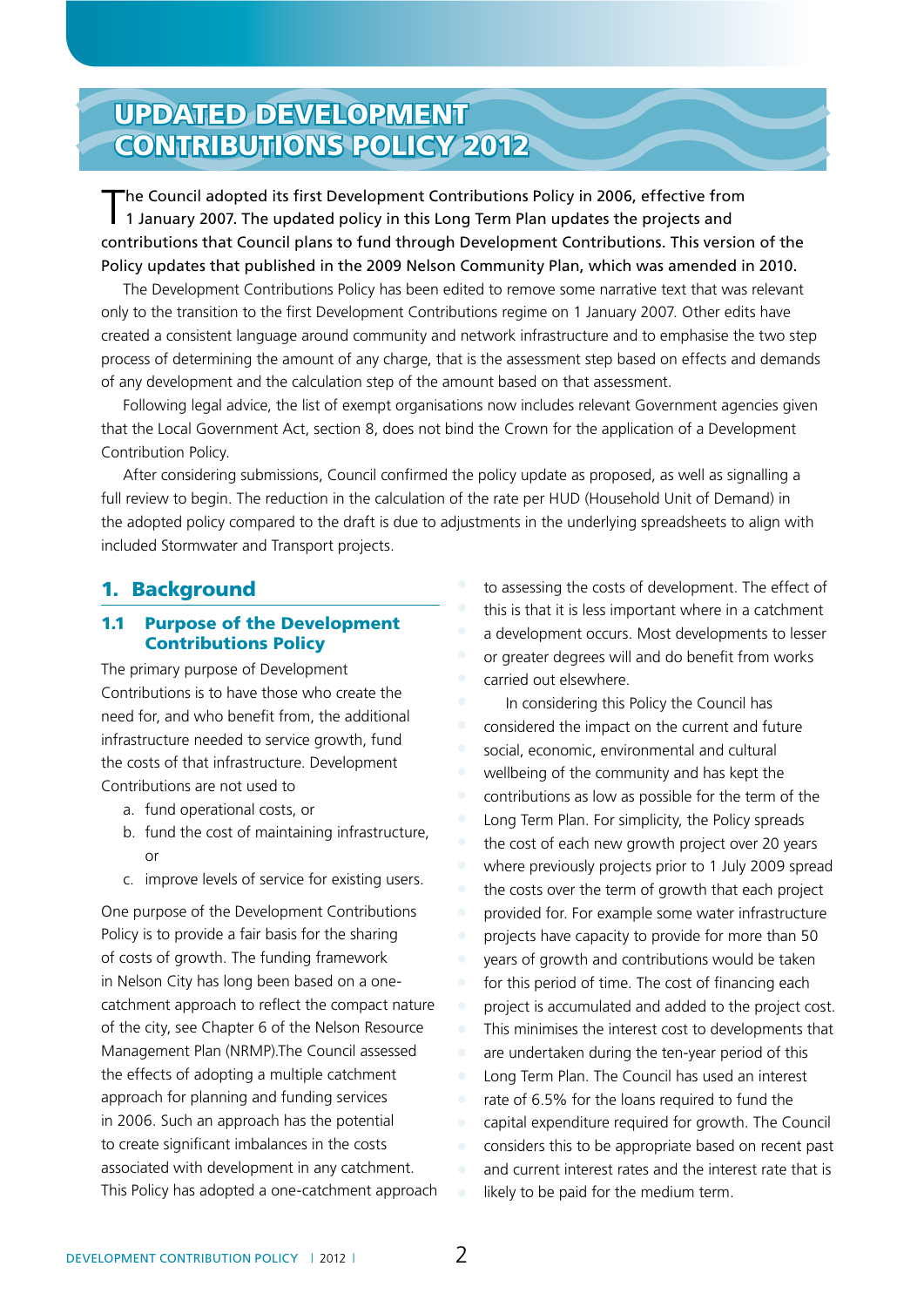21

### 1.2 Relationship to Resource Management Act (RMA) and Financial Contributions

Development Contributions under the Local Government Act (LGA) 2002 are in addition to, and separate from, Financial Contributions under the RMA.

The Council intends to require Development Contributions under this Development Contributions Policy only for capital expenditure to be incurred to develop new network infrastructure or network infrastructure with greater capacity to meet the increased demand from growth for water supply, wastewater (sewage) disposal, stormwater and flood protection, and transport activities.

The Council will continue to collect Financial Contributions primarily for reserves and community facilities under Chapter 6 of the Nelson Resource Management Plan (NRMP). Financial Contributions for reserves are based on 5.5% of the allotment land value, which is payable at the section 224 stage plus 0.5% of the estimated building value (less \$88,367), which is payable on uplifting the building consent. The Nelson Resource Management Plan is available for inspection at Civic House and the Council public libraries and on the Council's website.

The Council will also continue to impose conditions on resource consents under section 108(2) (a) of the RMA and in accordance with Chapter 6 of the NRMP for works, services or Financial Contributions to avoid, remedy and mitigate the environmental effects of proposed developments. Chapter 6 of the NRMP sets out the purposes of Financial Contributions and the manner in which the level of those contributions are assessed.

### 1.3 Legislative requirements and powers

The power to impose Development Contributions is only available to the Council as a territorial authority; it is not available to the Council in the discharge of its regional council responsibilities or activities.

Section 102(1) of the LGA requires the Council to have a policy on Development and/or Financial Contributions as part of its funding and financial policies in its Long Term Plan.

Section 106 and 201 of the LGA sets out the contents of a Development Contributions Policy.

Section 198 of the LGA gives territorial

authorities the power to require a Development Contribution when granting

- i. a resource consent or
- ii. a building consent, or
- iii. an authorisation for a service connection.

The Council is authorised only to collect Development Contributions to the extent that the Develoment Contributions Policy summarises and explains the capital expenditure identified in the Long Term Plan that the Council expects to incur to meet the increased demand for community facilities resulting from growth (s106 (2) LGA)

Sections 197 to 211 of the LGA contain the machinery provisions that apply to Development Contributions.

### 1.4 Review of this policy

It is anticipated that this policy will be updated every three years, or a shorter interval if the Council deems it necessary. Any review of the Policy will take account of:

- a. significant changes to assumptions underlying the Development Contributions Policy
- b. changes in the Council's capital development works programme
- c. changes in the pattern and distribution of development in Nelson City
- d. reviews of the Funding and Financial Policies, and the Long Term Plan
- e. other matters Council considers relevant.

### 1.5 When a Development Contribution is required

A Development Contribution for network infrastructure is required for a development where additional units of demand are created.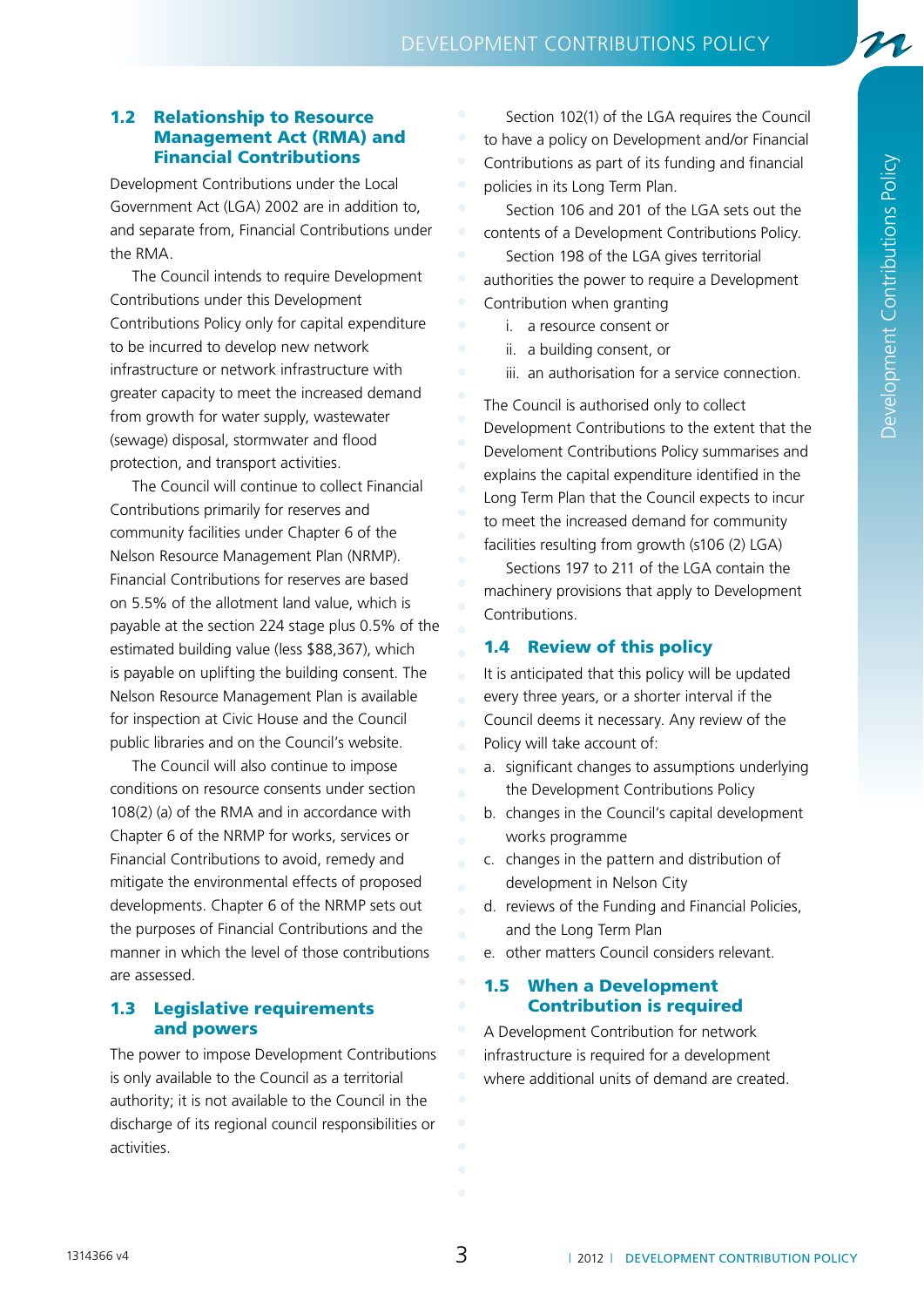### 1.6 Limitations to the application of Development Contributions

Section 200 of the Local Government Act states that Councils must not require a Development Contribution if, and to the extent that:

- a. it has imposed a condition on a resource consent in relation to the same development for the same purpose; or
- b. the developer will fund or otherwise provide for the same, network infrastructure; or
- c. the Council has received or will receive funding from a third party for the project.

### 1.7 Community outcomes

Community outcomes are the city's six strategic goals and these are summarised in this 2012-22 Long Term Plan. Development Contributions are an important tool to enable Council to contribute to meeting at least three of these goals. These are:

### Healthy land, sea, air and water

Development Contributions enable Council to provide network infrastructure that reduces the impact of people on the environment.

### People-friendly places

Development Contributions enable provision of good quality, sustainable and effective infrastructure and facilities.

### A strong economy

Development Contributions ensure that the cost of growth is fairly and reasonably met by new developments.

### 2. Administration of Development Contributions

### 2.1 Household Units of Demand (HUDs)

The term 'Household Unit of Demand' (HUD) has the same meaning as a Residential Unit in the Nelson Resource Management Plan. A HUD is equivalent to one residential lot containing one residential unit. Each additional residential unit is assumed to generate a demand for network infrastructure equivalent to a single HUD. Commercial and Industrial activities are assessed by evaluating their impacts in terms of HUD equivalents as outlined later in this policy.

Determining the number of HUDs arising from the specific characteristics of any development and its site, and taking account of any onsite features of the activity enabled by the development that influence the need for new network infrastructure or network infrastructure of increased capacity, is the first step assessment that enables the calculation of the quantum of Development Contributions.

### 2.2 Inflation

The Development Contributions will be adjusted to reflect annual inflation. The adjustment will be calculated in accordance with the following formula where:

 $ADC = DC \times (I/J)$ 

ADC = the additional development contribution or exemption

DC = the base development contribution in Schedules 1, 2 and/or 3

 $I =$  the NZS 3910 Price Index, or its replacement index for the December quarter of the year preceding the year in which the calculation is made

J = the NZS 3910 Price Index, Series Reference S2CB, or its replacement index for the December quarter 2005.

In the event that NZS 3910 Price Index, Series Reference is discontinued, an equivalent index may be substituted by resolution of the Council.

### 2.3 Determining the quantum of the Development Contribution

The quantum of Development Contributions to be paid will be assessed at the time of granting of land use, subdivision or building consent, or authorisation of a service connection.

The assessed amount of Development Contributions payable will be inflation adjusted as necessary at the time of payment in line with the NZS 3910 Price Index.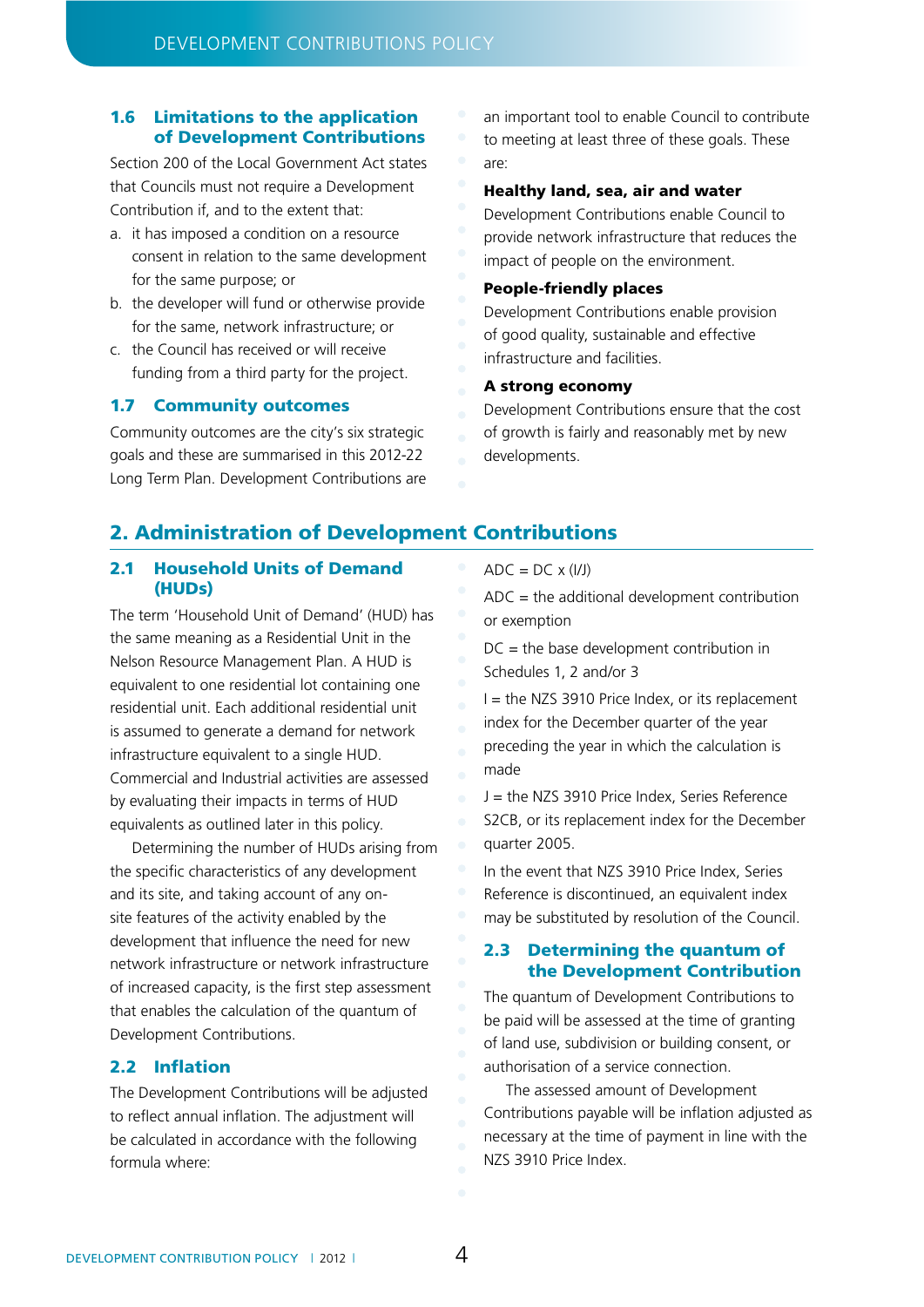### 2.4 Assessment of Contributions

The assessment of Development Contributions payable is based on determining the actual or likely demand the new development authorised by the relevant consent will create for new infrastructure or infrastructure of greater capacity arising from the characteristics of that authorised development. Where a consent applicant has not applied under Clause 2.6 of this Policy, or not provided specific assessment or analysis of demand arising from the development, the Council will apply an assessment based on a HUD equivalent.

For authorised service connections the Development Contribution payable will be assessed under Schedule 2 or Schedule 3 as applicable.

If the identified characteristics of the development or other specific factors require a specific calculation of costs then applicants must use the Extraordinary Circumstances provision of this Policy (clause 2.6) and apply to the Council at the time a consent or service connection application is made. This application must be supported by a documented case for a reduction or remission of the average cost per HUD for network infrastructure.

The decision on the level of contributions will be made by Council staff as delegated by the Council (delegation LGA 8 of the Delegations Register).

The Local Government Act 2002 does not contain any provision for a right of objection or appeal to a Council decision on the level of contributions payable. This regime is quite different from that applying to Financial Contributions under the Resource Management Act 1991, which provides a right of objection to the Council and subsequent right of appeal to the Environment Court.

### 2.5 Remissions and postponements

There are no remissions or postponements of Development Contributions under this Policy. However the Policy does include an exemptions section. See Clause 2.7 of this Policy.

### 2.6 Extraordinary circumstances

The Council reserves the discretion to enter into specific arrangements with a developer for the provision of particular network infrastructure where:

- a. there are specific needs of a development, or
- b. there are specific characteristics or servicing proposals of the development that do not fit the HUD approach to assessing contributions, or
- c. the development is not readily assessed in terms of units of demand.

An applicant for consideration under extraordinary circumstances must make a case under this clause as part of the consent or service connection application.

### 2.7 Exemptions

The following exemptions to this policy apply:

- a. Water and wastewater assessments on household units where the Council is not planning to provide or maintain such infrastructure in that area. This includes but is not restricted to subdivision or building works on land north-east of the Gentle Annie saddle
- b. Boundary adjustments, and subdivisions undertaken to place existing building development onto separate titles, either unit titles or freehold titles, i.e. those subdivisions that do not create additional lots and/or do not involve the erection of additional household units of demand
- c. Where a residential unit is replaced on a site, irrespective of the footprint
- d. Additions and alterations to buildings where no additional HUD is created
- e. Accessory buildings that do not create an additional unit of demand e.g. hay sheds, unserviced utility buildings
- f. Primary and secondary schools
- g. Integrated schools
- h. Nelson Marlborough Institute of Technology
- i. Social housing developments undertaken by the following organisations: Abbeyfield, Habitat for Humanity, Nelson Tasman Housing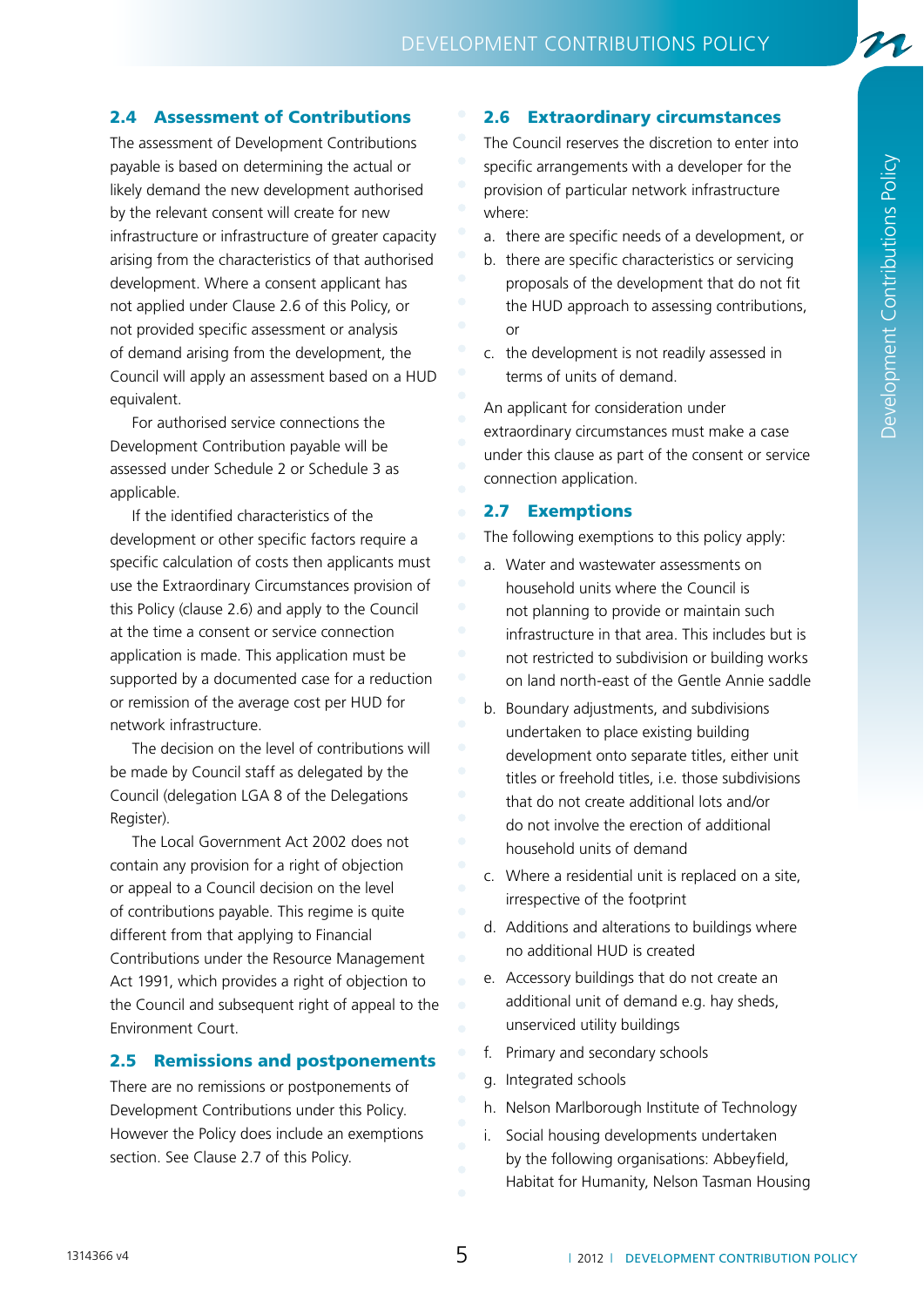Trust and any other partnership where Council has entered into an agreement to provide social housing

- j. Utility lots (e.g. for power transformers), access ways or legal roads
- k. Lots created for reserve purposes
- l. Developments for Housing New Zealand comprising Housing New Zealand Corporation and Housing New Zealand Limited
- m. Building work for Nelson Marlborough District Health Board
- n. Kindergartens
- o. Child care and day care centres
- p. A replacement building on industrial or commercial sites where allowance is made for the previous extent of impervious areas, car parks and toilet pans/urinals and water connections.

### 2.8 Developments over more than one allotment

Where a development is over more than one allotment and is subject to Sections 75 and 77 of the Building Act 2004 then the Development Contributions will be assessed as for one allotment.

### 2.9 Refunds

- a. Where a development or subdivision does not proceed, any refund of money will be applied in accordance with Section 209 of the Local Government Act 2002.
- b. Any refunds will be issued to the consent holder of the development to which they apply and will not be subject to any interest or inflationary adjustment.

### 2.10 Payment of Development Contributions

Development Contributions are to be paid when the first of any of the following actions or events occurs:

- 1. a. A land use resource consent is granted, or b. A building consent is issued, or
	- c. An authorisation for a service connection is approved and the connection fee is notified to an applicant
- 2. A subdivision consent is granted where all lots contain existing buildings or dwellings
- 3. A s224 certificate is uplifted for a subdivision consent that creates a vacant lot(s)
- 4. A Code Compliance Certificate is issued for building works where any development contribution was not paid at the original uplifting of the building consent.

### 2.11 Enforcement of payments

If payment of a Development Contribution is not received, the Council will enforce payment according to powers outlined in Section 208 of the Local Government Act 2002. This authorises the Council to:

- a. withhold a certificate under Section 224(c) of the Resource Management Act 1991
- b. prevent the commencement of a resource consent under the Resource Management Act 1991
- c. in the case of a Development Contribution required under Section 198(1)(b), withhold a Code of Compliance Certificate under Section 95 of the Building Act 2004
- d. in the case of Development Contribution required under Section 198(1)(c), withhold a service connection to the development.

In each case, a–d, the Council can register the Development Contribution under the Statutory Land Charges Registration Act 1928, as a charge on the title of the land in respect of which the Development Contribution was required.

### 2.12 Goods and Services Tax (GST)

Development Contributions incur Goods and Services Tax at the current rate set by central government at the time the contribution is paid.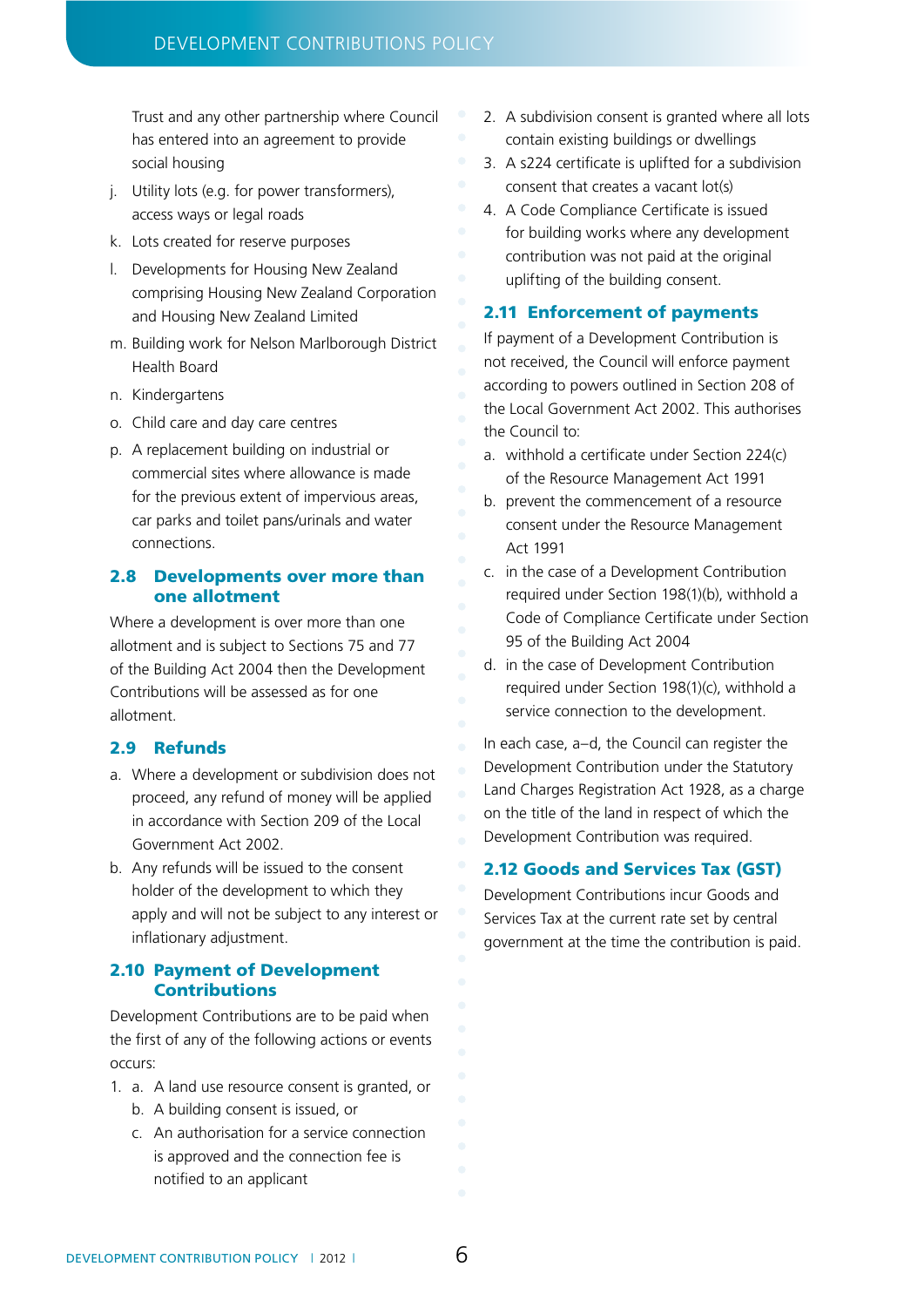## 3. Charging Development Contributions

The Council will generally apply contributions for developments at the subdivision consent stage. Where additional units of demand are created by additions to land or buildings that have already been subdivided then the Council will seek the appropriate Development Contribution at the building consent stage or upon request for service connection.

### 3.1 Capital expenditure Council expects as a result of growth

Table 1 summarises the total estimated capital expenditure the Council has undertaken in

- recent years or is expected to incur as a result of
- growth, to meet increased demand for network
- infrastructure over the next 10 years. The growth
- component of the capital expenditure budgets,
- excluding funding from other sources, will be
- funded by Development Contributions.

### *Table 1: Summary of estimated capital expenditure and funding for growth as noted in 2012- 2022 Nelson Long Term Plan (LTP).*

|                     | Total \$ million of projects with<br>a growth component | <b>Growth component of projects</b><br>\$ million |
|---------------------|---------------------------------------------------------|---------------------------------------------------|
| <b>Transport</b>    | 22.801                                                  | 3.172                                             |
| <b>Stormwater</b>   | 31.248                                                  | 6.225                                             |
| Wastewater          | 46.232                                                  | 12.353                                            |
| <b>Water supply</b> | 39.412                                                  | 16.247                                            |
| <b>TOTAL</b>        | 139.693                                                 | 38,037                                            |

Notes: This table shows that \$139.693m of capital expenditure has been undertaken in recent years or is planned for the next ten years with a growth component. After removing the parts of these projects that are not growth related, for example to improve levels of service, Council has completed and is undertaking a combined total of \$38.037m of capital expenditure to provide for growth. A list of these projects follows this policy.

### 3.2 Capital expenditure Council has invested in anticipation of growth

The Local Government Act enables Councils to charge a Development Contribution towards capital expenditure already incurred by the Council in anticipation of growth. The Council has included within its calculations a number of upgrade projects that it has undertaken since 1998. These are included in the details of projects included at the end of this Policy.

In addition there are a number of outstanding Council Conditions Book entries where a developer has put in infrastructure that will serve other land. Under Clause 283(3) of the Local Government Act (1974) Council has acted as 'banker' for these costs with payment being made as these other lands are developed. Further legislation has revoked Clause 283(3)

Local Government Act (1974) and Council has therefore included these outstanding costs in the Development Contribution assessments.

### 3.3 Apportioning capital expenditure for growth over time

The Council has spread the costs for new projects against the total number of HUDs expected to be developed over 20 years in the city i.e. 4600, for the next 20 years.

The number of HUDs include residential, commercial and industrial developments.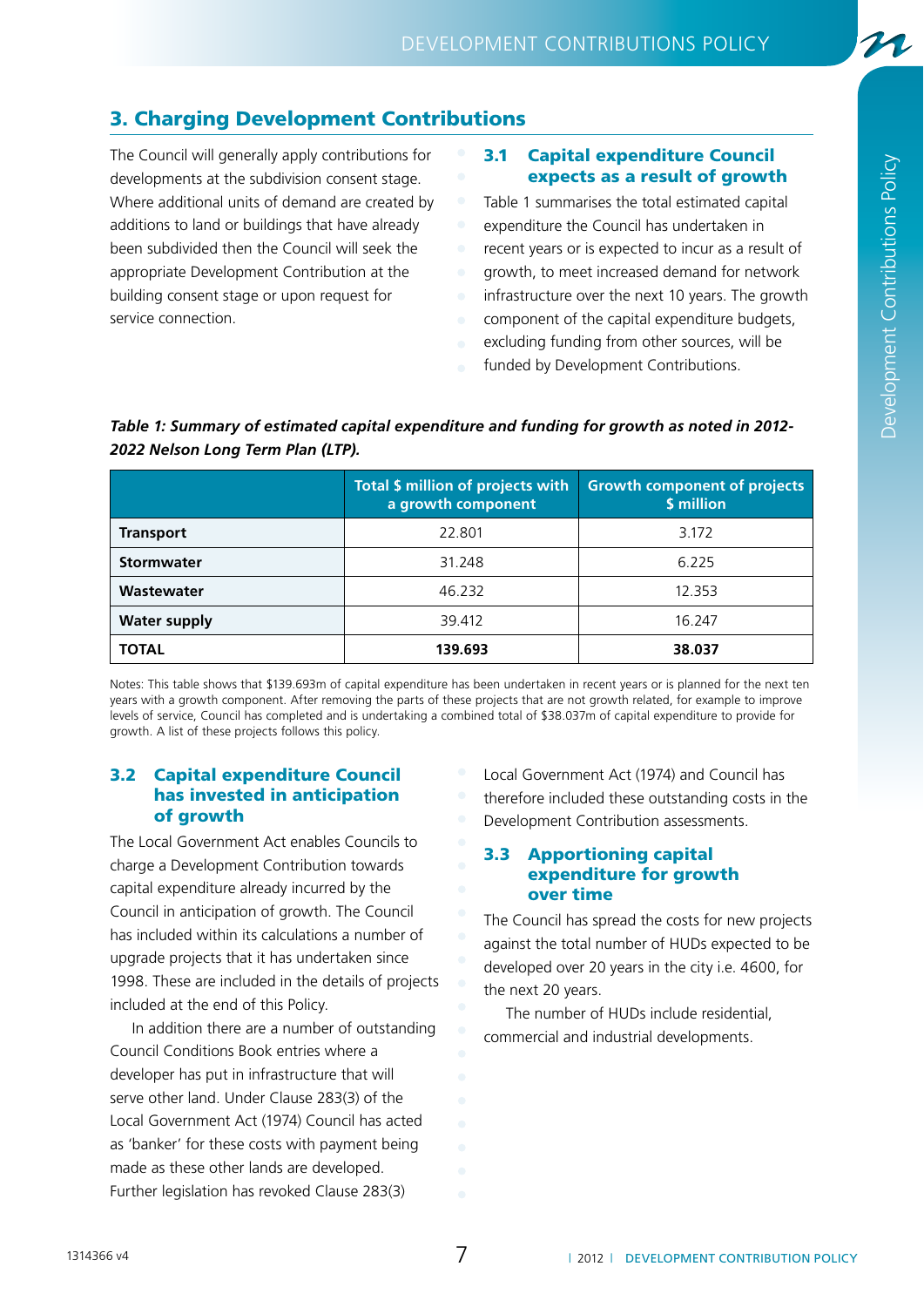### 3.4 Assumption for transitioning from Financial Contributions to Development Contributions

The number of HUDs expected over 10 years is based on the decision that Financial Contributions, not Development Contributions, will be charged for sections that have a current consent but are yet to be developed. Development Contributions are expected to gradually replace Financial Contributions over the next 10 years as new developments come on line.

### 3.5 Council use of Development Contributions

The Council will use Development Contributions only for capital expenditure in respect to the Council activity for which they are collected. In other words, contributions collected because of a need to increase water supply capacity will be spent only on the water supply system. This will be according to an aggregated project basis for

each of the activities. Any particular Development Contribution will not be allocated to any specific project within an activity.

Schedule 1 shows the Development Contribution per household unit of demand (HUD).

### 3.6 Development Contributions charges on subdivisions

All subdivisions pay a set Development Contribution per additional lot. The Development Contribution charge is set out in Schedule 1 below. However where a subdivision involves subdividing a second dwelling from an existing title, and the second dwelling was charged a Development Contribution at the time the building consent was issued, then no Development Contribution will be payable in that instance, because there is no additional HUD created.

|                     | 2009/10 (\$/allotment) | 2012/13 (\$/allotment) |
|---------------------|------------------------|------------------------|
| <b>Transport</b>    | 2,414                  | 882                    |
| Stormwater*         | 3,843                  | 2,999                  |
| Wastewater          | 3,832                  | 2,756                  |
| <b>Water supply</b> | 2,436                  | 3,054                  |
| <b>TOTAL</b>        | 12,525                 | 9,691                  |

### *Schedule 1: Development Contributions per HUD*

NOTE: The Development Contribution charge is lower in this Long Term Plan because the estimates of some existing projects have been reevaluated or reduced and the value of new projects are lower than those planned in the 2009 Long Term Plan, particularly for transport and wastewater.

\*Refer to stormwater section 3.9 (d) for information on low impact stormwater systems and section 3.10 for multi-level and multiunit properties, and comprehensive housing developments.

The Council divided the growth related expenditure for each project by the number of HUDs that each project provides for to determine the contribution amount for each activity. These contributions will be adjusted each year in line with the NZS 3910 Price Index (Clause 2.2 of this Policy).

### 3.7 Existing developments

In assessing a development or subdivision for Development Contributions, the Council will identify the number of units of demand that existed on the site prior to that subdivision or redevelopment, and make allowance for those HUDs in determining any additional HUDs from the new subdivision or development.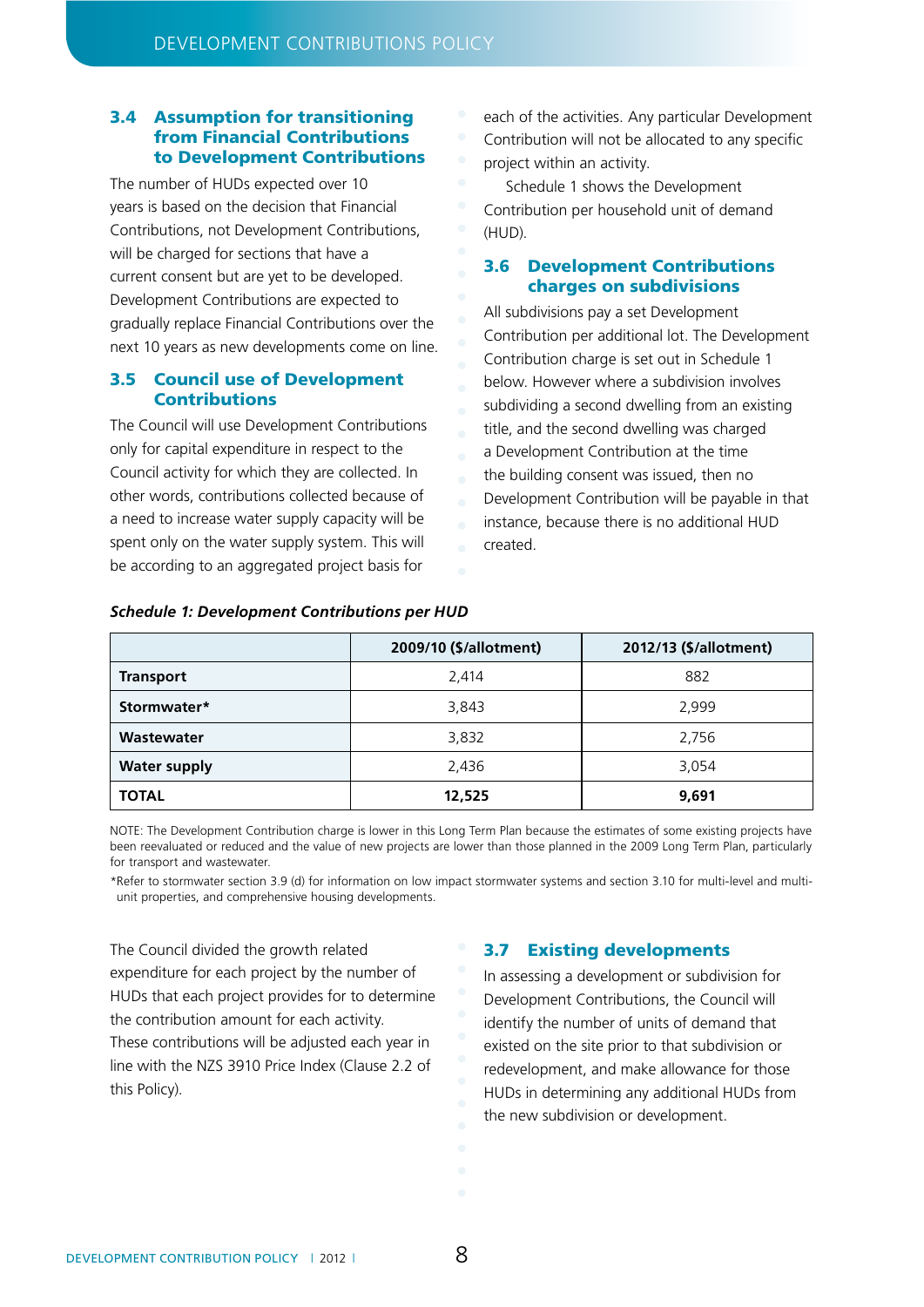21

### 3.8 Residential building (residential unit)

- a. Those dwellings for which a building consent was granted on or before 31 December 2006 will be assessed under the Financial Contributions Policy contained within Chapter 6 of the Resource Management Plan (Clause F2.4) because the Council's first Development Contribution Policy did not come into effect until 1 January 2007
- b. For each building that is the first dwelling on a site that was created by a subdivision consent granted before 31 December 2006, there is no Development Contribution payable however a Financial Contribution will apply under Chapter 6 of the Nelson Resource Management Plan (Clause F2.4)
- c. A Development Contribution may be required for a second or subsequent HUD on a single Certificate of Title. The calculation for any second and subsequent dwelling will be based on a calculation of the estimated value of building works, excluding GST, multiplied by 5% up to a maximum of the current HUD rate (\$9,691 excl GST in 12/13). This approach is considered to address the increasing demand for smaller additional residential units on larger sites. The applicant shall provide to Council, values of all goods and services to be supplied for the building work. The Council may request the applicant to provide additional information to confirm the accuracy of an estimated value, including evidence of tender prices, quotations, reports from a qualified or registered public valuer, or other appropriate information. The estimated value of the building work will be assessed on the information provided. Rawlinsons New Zealand Construction Handbook.

See also section 4 on transitional arrangements and section 3.10 on multi-level and multi-unit properties.

### 3.9 Non-residential development

An assessment for non-residential developments will be made at the resource consent stage and reassessed at the building consent and connection stages. Contributions will be the higher of the charges set out in Schedule 1 or the following after adjustment for Development Contributions already paid.

No rounding for any of the following contributions will be applied, for example a property that has  $400m^2$  of impervious surface would pay 400/316 or 1.26 HUD contributions.

### a. Transport

One HUD contribution is payable for four parking spaces. The average number of car parking spaces per residential lot is 2.9. For non-residential developments this has been increased to four to take into account that businesses would have fewer traffic movements per day, particularly where staff drive to a business and the car remains in the park for the full day.

The number of parking spaces will be calculated under the formula set out in the Resource Management Plan and irrespective of any adjustment made to the number of car parks as part of any appeal of the conditions of the resource consent. Where the Resource Management Plan does not require any parking, such as in the Central Business District and Stoke commercial areas, the HUDs will be calculated on the same basis as if the property was in a similar zone where the exemption did not apply.

The Development Contribution for transport is based on including only capital works required for arterial, principle, collector and sub-collector roads.

### b. Wastewater

The wastewater Development Contribution is assessed as the higher of either one HUD contribution for every two pans/urinals or the amount set out in Schedule 2 for larger pipe connections. The assessment of pans/urinals will be as set out in the Building Industry Authorities acceptable Solutions G1 which recommends that two pans should be included for residential buildings with an occupancy of three or more people.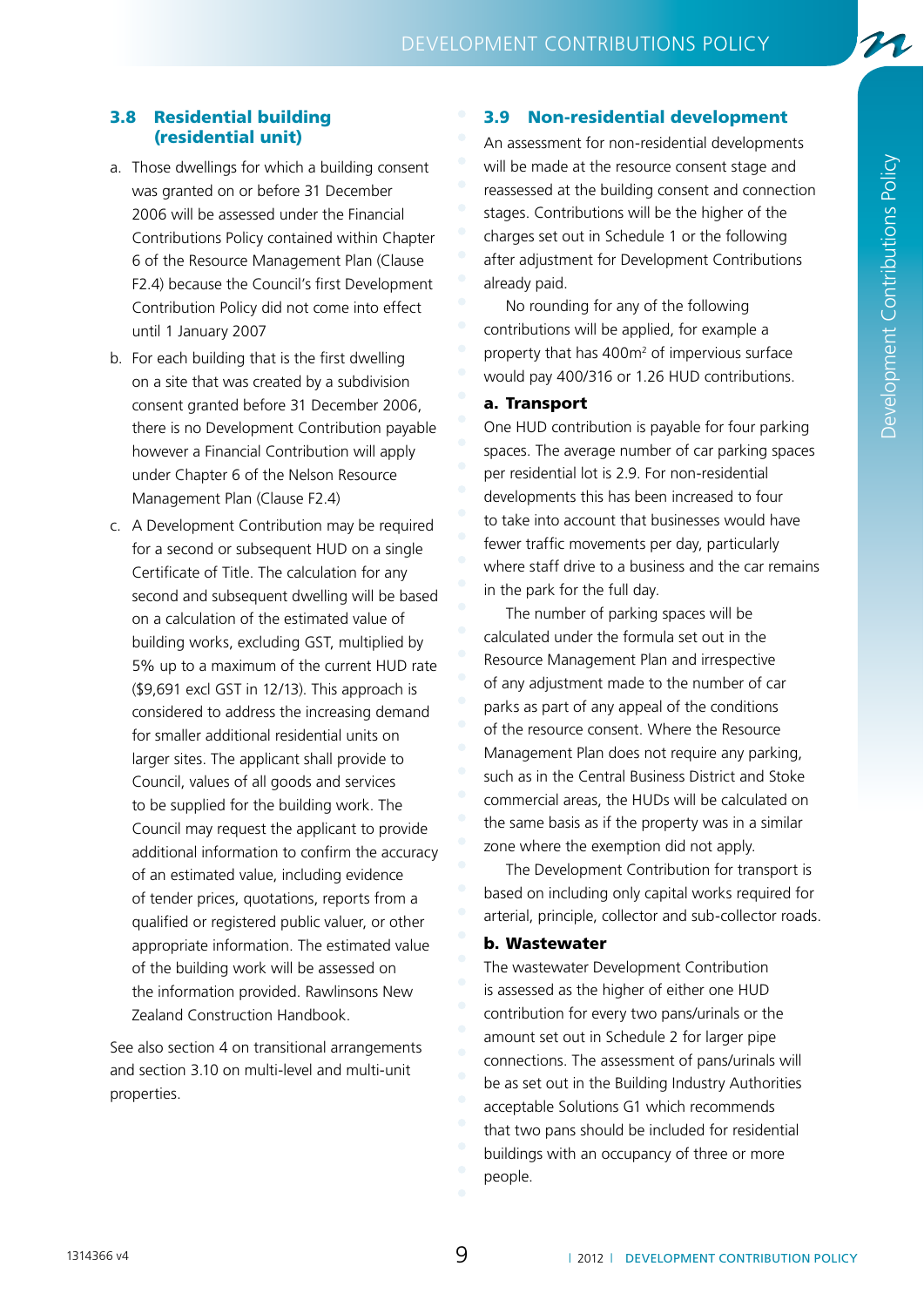### *Schedule 2*

| <b>Internal diameter</b><br>of water connection<br>(mm) | S       |
|---------------------------------------------------------|---------|
| 20                                                      | 2,756   |
| 25                                                      | 4,299   |
| 32                                                      | 7,054   |
| 40                                                      | 11,022  |
| 50                                                      | 17,222  |
| 100                                                     | 68,890  |
| 150                                                     | 155,002 |

### **Special calculations**

Developers can request that their contribution for wastewater takes into account a significant amount of water that will not be wastewater, for example fishing businesses that use water to make ice.

### c. Water supply

Development Contributions will be assessed solely on the size of connection required as set out in Schedule 3 of this policy.

### *Schedule 3*

| <b>Internal diameter of</b><br>water connection<br>(mm) | S       |
|---------------------------------------------------------|---------|
| 20                                                      | 3,054   |
| 25                                                      | 4,765   |
| 32                                                      | 7,819   |
| 40                                                      | 12,218  |
| 50                                                      | 19,090  |
| 100                                                     | 76,361  |
| 150                                                     | 171,811 |

### **Special calculations**

Connections entirely for fire mains or sprinkler systems are exempt from Development Contribution where a water meter has been incorporated. Developers can also request that their contribution for water takes into account any increase in pipe size solely for fire mains or sprinkler system purposes.

Information on the property tenant will need to be provided to demonstrate that no significant water-based business activities will be undertaken on the site.

### d. Stormwater

Development Contributions for stormwater will normally be assessed as one HUD contribution for every 316m<sup>2</sup> of impervious surface.

The Council does recognise the environmental and economic benefits and sustainability of Low Impact Stormwater systems where these result in a lower quantity of stormwater entering the Council's stormwater systems. Developers are encouraged to discuss any proposed low impact stormwater systems with Council staff prior to the resource consent application/preliminary design stage to determine whether a lower Development Contribution can be applied based on reductions in quantity of stormwater achieved by that design. A major consideration in any reduction of Development Contributions will be whether, and the extent to which, any design reduces the peak flow demands on the downstream stormwater system.

The Council will develop a policy on Development Contributions for Low Impact Design (LID) subdivisions during the term of this LTP that will enable LID subdivisions to be assessed in a manner that ensures transparency and consistency for applicants. The current case by case assessment is an interim measure provided to acknowledge the actual effects of using a LID approach in relation to Development Contributions because Council considers it important to minimize procedural and policy barriers to the uptake of more sustainable forms of development.

DEVELOPMENT CONTRIBUTION POLICY | 2012 | 100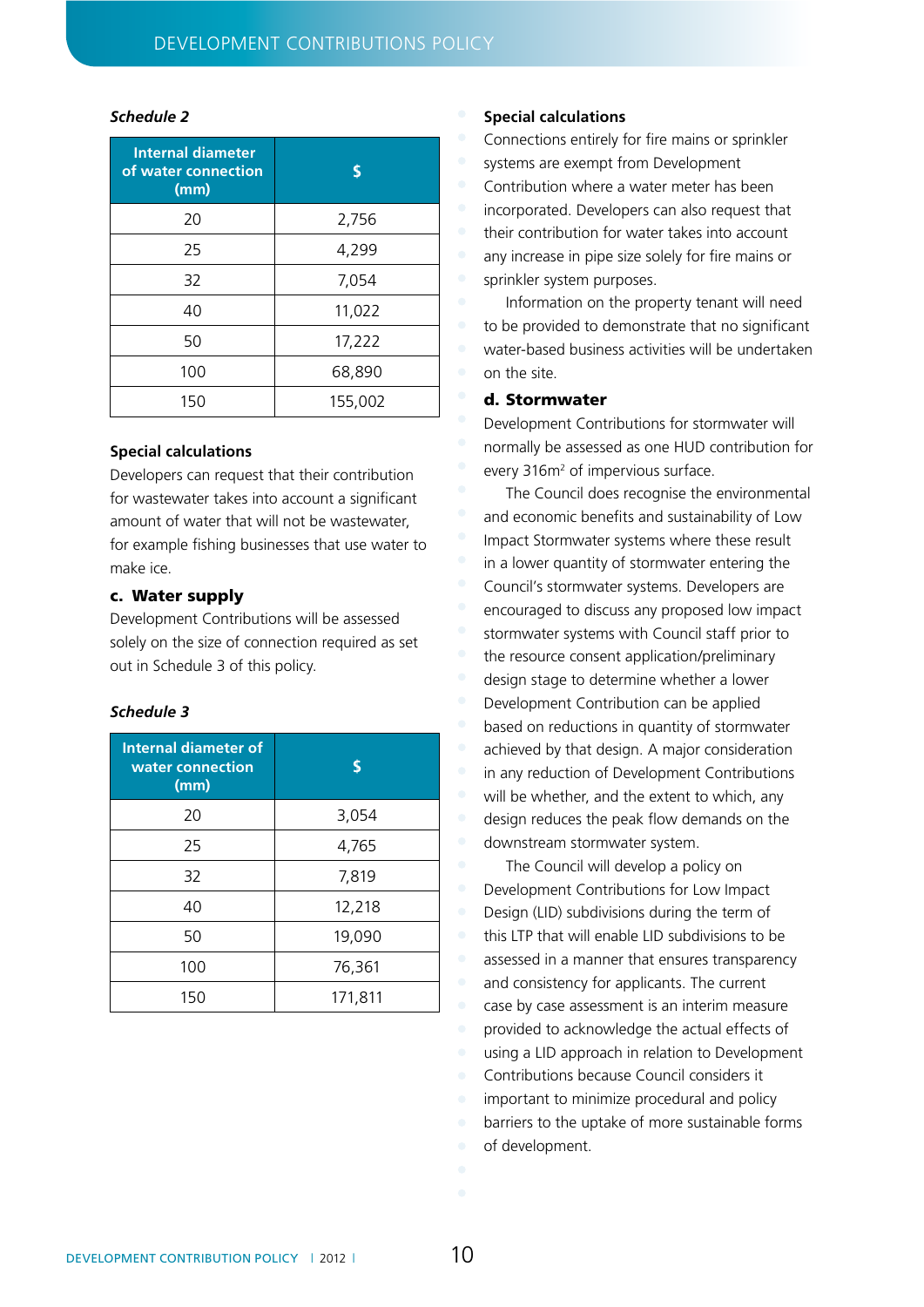### development contributions policy

### 3.10 Multi-level and multi-unit properties, and comprehensive housing developments

For properties that are both multi-level and multi-unit (including apartments, hotels, motels and rest homes) or comprehensive housing (as defined in the Nelson Resource Management Plan) the Development Contributions shall be calculated under Schedule 1 of the Policy except for stormwater, which shall be calculated by:

- a. determining the actual areas of impervious surfacing (paving and roofs) for each development
- b. Dividing the area of impervious surfacing by 316.

For example: a comprehensive housing development of five residential units with a total impervious area of  $750m<sup>2</sup>$  (includes roofs, common drives/parking, individual paved areas) is divided by 316 giving a required contribution of 2.37 times the stormwater contribution in Schedule 1.

This approach recognizes that more intensive forms of development may create a lower effect on the city's stormwater infrastructure than that based upon standard calculations for stormwater of 1 HUD=316 $m<sup>2</sup>$  of impervious area.

### 4. Transitional arrangements

If the following situation applied on 31 December 2006 then contributions will be assessed under the current Financial Contributions Policy of Chapter 6 NRMP:

- a. First HUD erected on a lot vacant as at 31 December 2006; or
- b. Any development that has an existing Resource Consent or Building Consent issued before 1 January 2007; or
- c. Any development that has applied for a Building Consent before 1 January 2007; or
- d. Any development that has applied for Resource Consent before 1 January 2007 and the Resource Consent application fulfils the requirements of Section 88 of the Resource Management Act 1991, in particular that the application is not determined to be incomplete to the extent that the Council has returned the application; or
- e. Where a Variation is sought to a Resource Consent issued in terms of any of the abovenoted transitional provisions, and where the Variation does not change the scale, nature or intensity of the development, the Financial Contribution applicable to the original

Resource Consent shall continue to apply. Where a Variation of Consent results in an increase in scale, nature or intensity, only the portion of the development that represents the increase in scale, nature or intensity, shall be assessed under the Development Contributions Policy of the Long Term Plan; or

- f. Where any development project has an existing resource consent issued before 1 January 2007 for staged development, any building consent applications for the project after 1 January 2007 will continue to be assessed under Chapter 6 NRMP; or
- g. For subdivision applications lodged before Chapter 6 of the NRMP became operative on 1 July 2004, neither Chapter 6 nor the Development Contributions Policy in the Long Term Plan will be imposed upon the granting of these consents. This means that these sections or resource consents will pay contributions at the building or connection stages as set out in the paragraph on 'Relationship to Resource Management Act (RMA) and Financial Contributions'.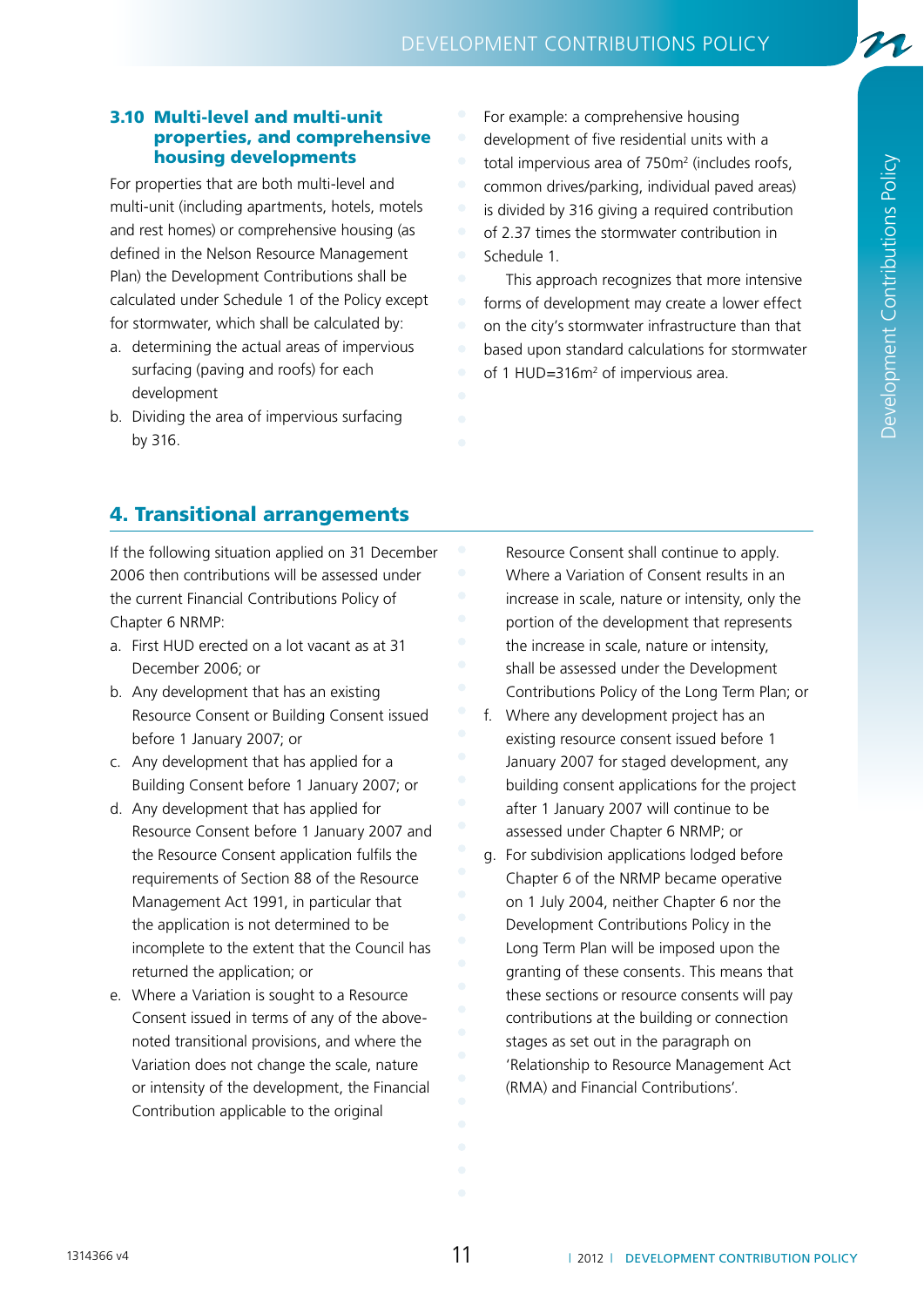### 5. Funding sources for the cost of growth

### 5.1 Legal framework

Section 101 of the Local Government Act 2002 requires the Council to consider the following matters in relation to each activity to be funded:

- a. the community outcomes to which the activity primarily contributes; and
- b. the distribution of benefits between the community as a whole, any identifiable part of the community, and individuals; and
- c. the period in or over which those benefits are expected to occur; and
- d. the extent to which the actions or inaction of particular individuals or a group contribute to the need to undertake the activity; and
- e. the costs and benefits, including consequences for transparency and accountability, of funding the activity distinctly from other activities; and
- f. the overall impact of any allocation of liability for revenue needs on the current and future social, economic, environmental, and cultural wellbeing of the community. Consideration of these matters for each activity that Council intends to collect Development Contributions is set out below.

### 5.2 Water supply

The community outcomes and the impact on the current and future social, economic, environmental and cultural wellbeing of the community that this activity contributes to include:

### Healthy land, sea, air and water

A citywide water system ensures that water resources are well managed and reduces the human impact on the environment

### A strong economy

High quality water encourages businesses to move to Nelson. It also supports economic growth

### Kind, healthy people

Clean drinking water prevents diseases and means healthier people

### *Distribution of benefits*

### **COMMUNITY BENEFITS**

- Contributes to community health, fire safety
- Assists the local economy
- Improves amenity value of the city.

### **INDIVIDUAL BENEFITS**

Those connected to the public water supply receive a private benefit. Overall, the benefits have been assessed as being at 100% private. Accordingly Council has determined that the cost of growth should be paid for by those that require and benefit from the need to undertake the capital expenditure.

### **ACTIONS AND INACTIONS OF INDIVIDUALS OR GROUPS THAT CONTRIBUTE TO THE NEED TO UNDERTAKE THE ACTIVITY**

None relating to capital expenditure that is required for growth.

### **THE COSTS AND BENEFITS OF FUNDING THE ACTIVITY SEPARATELY FROM OTHER ACTIVITIES**

Funding this account on a user-pays basis provides an incentive for water conservation, which is a significant benefit.

### **PERIOD IN WHICH THE BENEFITS ARE EXPECTED TO OCCUR**

The water supply capital expenditure provides long-term benefits to the community. An example is that the Council anticipates that the Maitai Dam and water treatment plant will provide services to Nelson well beyond the next 40 years.

### **THE IMPACT OF THE ACTIVITY ON THE CURRENT AND FUTURE WELLBEING OF THE COMMUNITY**

A good quality water supply that meets the needs of the growth of Nelson has a significant impact on the current and future social, economic, cultural and environmental wellbeing of the community. The capacity of the water network allows for growth that ensures that not only current users, but also future users, will benefit from the system. It is equitable that those who connect to the water network should contribute to the cost of providing for that growth. It is reasonable that when those future users arrive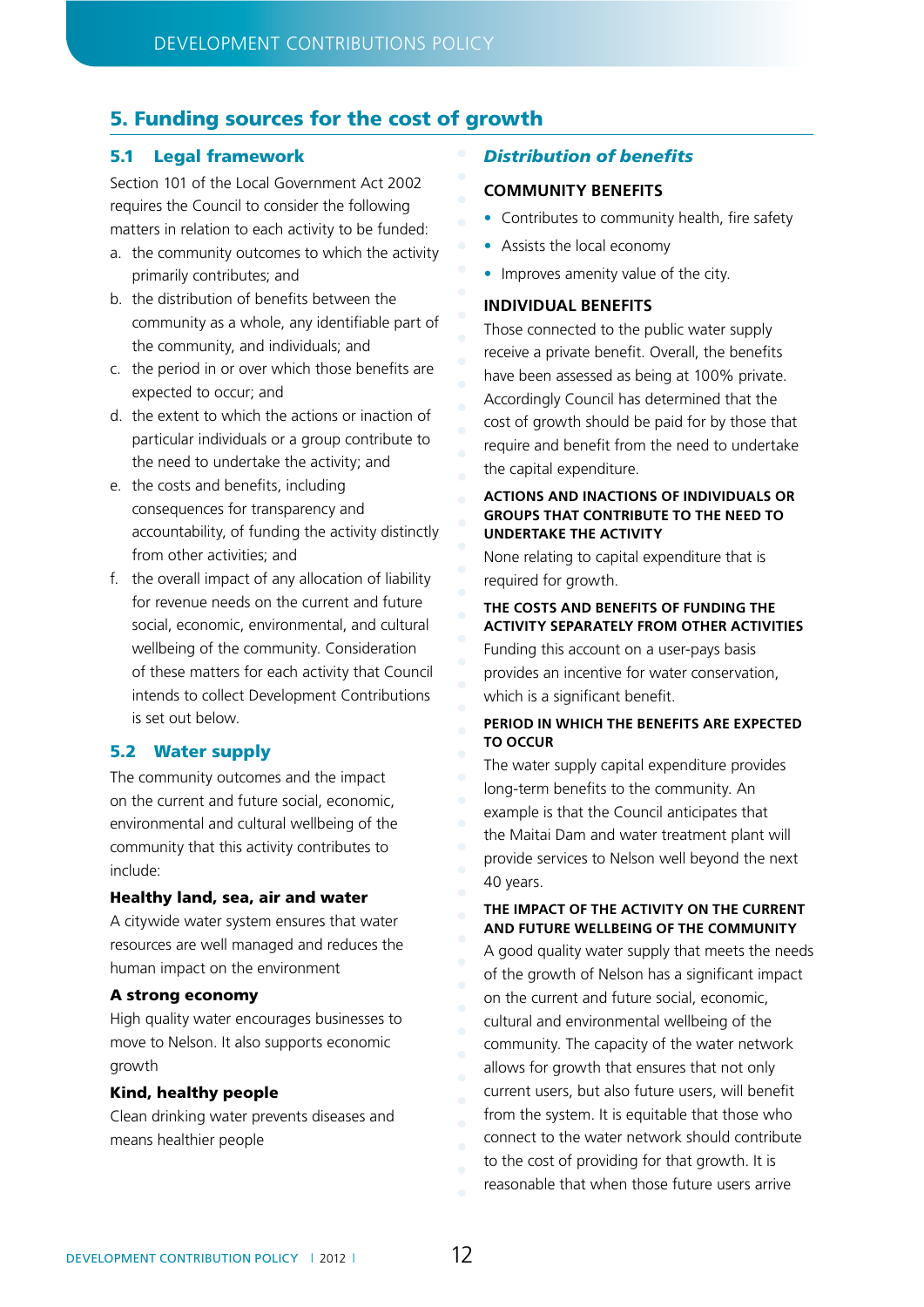they make a contribution that relates to the cost of catering for that growth, including the cost of financing the loans required for growth.

### 5.3 Wastewater

Collecting, treatment and disposing of sewage – Nelson and Regional scheme.

The outcomes and the impact on the current and future social, economic, environmental and cultural wellbeing of the community that this activity contributes to include:

### Healthy land, sea, air and water

Through treatment and disposal of sewage to reduce harmful effects on the landscape and built environment

### People-friendly places

Through treatment and disposal of sewage to reduce harmful effects on the landscape and built environment

### A strong economy

Through treatment of industrial waste allowing businesses to operate in Nelson, and protecting tourism

### Kind, healthy people

By minimising disease and health problems

### *Distribution of benefits*

### **COMMUNITY BENEFITS**

- Contributes to community health
- Provides recreational and environmental benefits associated with both inland and marine waters (for which there are increasing public expectations)
- Land is protected from the effects of sewage seepage
- Sewage treatment and disposal assists the local economy
- Meets the community's increasing environmental standards.

### **INDIVIDUAL BENEFITS**

Benefits are received by those connected to the sewage collection system.

### **ACTIONS AND INACTIONS OF INDIVIDUALS OR GROUPS THAT CONTRIBUTE TO THE NEED TO UNDERTAKE THE ACTIVITY**

None relating to capital expenditure which is required for growth.

**THE COSTS AND BENEFITS OF FUNDING THE ACTIVITY SEPARATELY FROM OTHER ACTIVITIES** Those connected to the sewerage system receive a private benefit. Overall, the benefits have been assessed as being at 100% private. Accordingly Council has determined that the cost of growth should be paid for by those that require and benefit from the need to undertake the capital expenditure.

### **PERIOD IN WHICH THE BENEFITS ARE EXPECTED TO OCCUR**

Capital expenditure for sewage disposal provides long-term benefits to the community. Many of the planned capital expenditure projects will provide services for up to 40 years, for example the Atawhai rising main and the Nelson Regional Sewerage Business Unit rising main duplication. Other projects will provide benefits for between 10 and 20 years.

**THE IMPACT OF THE ACTIVITY ON THE CURRENT AND FUTURE WELLBEING OF THE COMMUNITY** Effective and efficient sewerage systems that

meet the needs of growth have a significant impact on the current and future social, economic, cultural and environmental wellbeing of the community. The capacity of the network allows for growth that ensures that not only current users, but also future users, will benefit from the system. It is equitable that those who connect to the network should contribute to the cost of providing for that growth. It is reasonable that when those future users arrive they make a contribution that relates to the cost of catering for that growth, including the cost of financing the loans required for growth.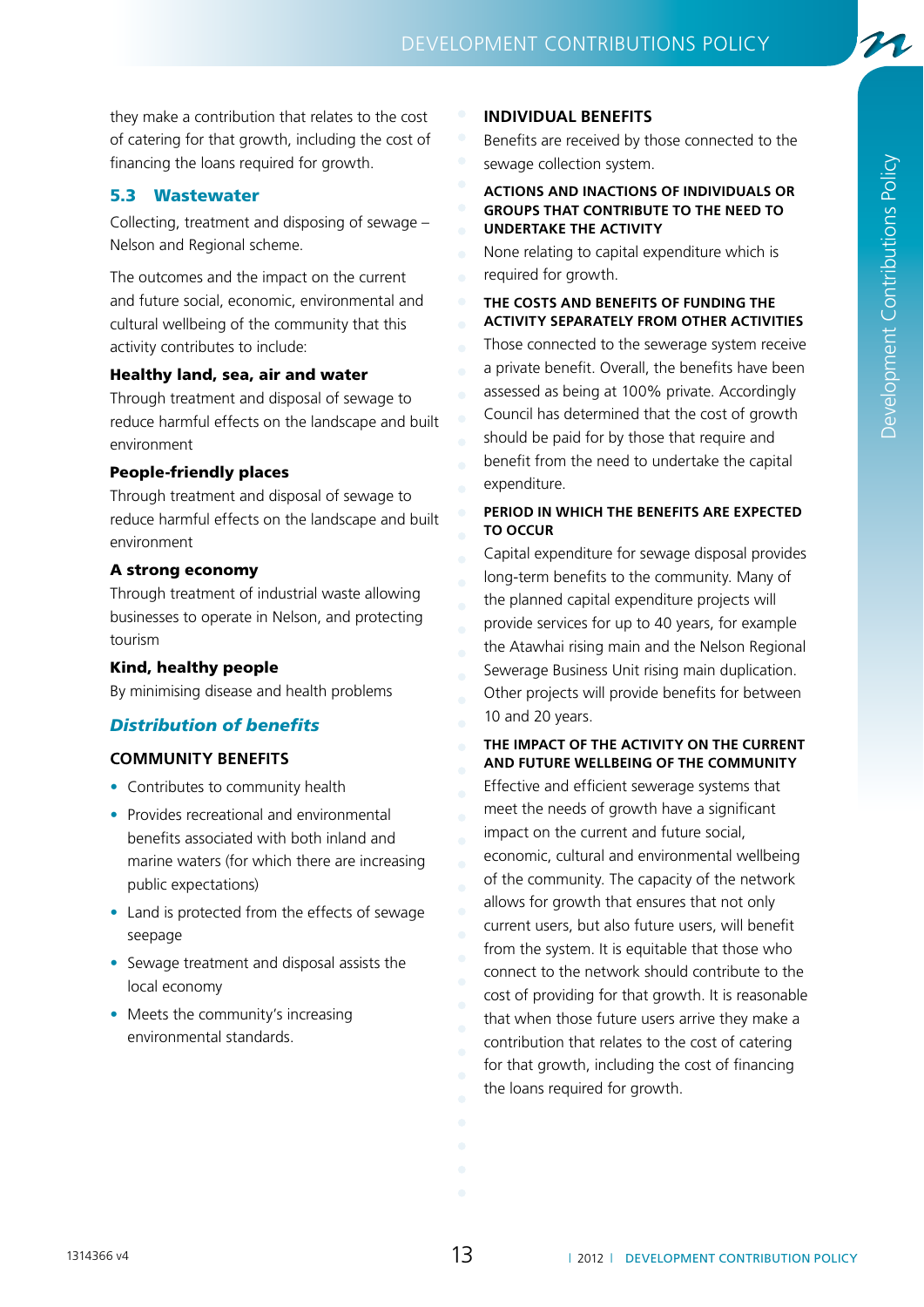### 5.4 Stormwater

The outcomes and the impact on the current and future social, economic, environmental and cultural wellbeing of the community that this activity contributes to include:

### Healthy land, sea, air and water

Reduces effects of excess rainfall on the environment by complying with resource consent conditions. Works take into account natural and recreational needs

### People-friendly places

Reduces the likelihood of excess rainfall damaging homes, businesses or essential infrastructure

### A strong economy

Removes restrictions on developing land when adequate drainage is provided

### Kind, healthy people

Reduces the likelihood of people being affected by excess rainfall. Ensures emergency management systems are in place to protect people and property

### *Distribution of benefits*

### **COMMUNITY BENEFITS**

- Disposes of stormwater and keeps urban areas (roads, land amenities, shops etc) free from uncontrolled stormwater discharges
- Contributes to public health and safety and maintains quality of life
- Enhances amenity and property values.

### **INDIVIDUAL BENEFITS**

All landowners with stormwater runoff receive a private benefit.

### **ACTIONS AND INACTIONS OF INDIVIDUALS OR GROUPS THAT CONTRIBUTE TO THE NEED TO UNDERTAKE THE ACTIVITY**

None relating to capital expenditure which is required for growth.

### **THE COSTS AND BENEFITS OF FUNDING THE ACTIVITY SEPARATELY FROM OTHER ACTIVITIES**

The benefits of funding Council's stormwater activity apply to all those who live in the areas where Council provides a reticulated system. Overall, the benefits have been assessed as being at 100% private. Accordingly Council has

- determined that the cost of growth should be
- paid for by those that require and benefit from
- the need to undertake the capital expenditure.

### **PERIOD IN WHICH THE BENEFITS ARE EXPECTED TO OCCUR**

Capital expenditure for stormwater disposal provides long-term benefit to the community. Many of the planned capital expenditure projects will provide services for up to 40 years, like new pump stations, while other projects will provide benefits for between 10 and 20 years.

### **THE IMPACT OF THE ACTIVITY ON THE CURRENT AND FUTURE WELLBEING OF THE COMMUNITY**

Effective and efficient stormwater systems that meet the needs of growth have a significant impact on the current and future social, economic, cultural and environmental wellbeing of the community. The capacity of the network allows for growth that ensures that not only current users, but also future users, will benefit from the system. It is equitable that those who connect to the network should contribute to the cost of providing for that growth. It is reasonable that when those future users arrive they make a contribution that relates to the cost of catering for that growth, including the cost of financing the loans required for growth.

### 5.5 Transport

The outcomes and the impact on the current and future social, economic, environmental and cultural wellbeing of the community that this activity contributes to include:

### Healthy land, sea, air and water

Through providing a range of transport systems that minimise the impact on the environment

### People-friendly places

Through taking into account the impact on public spaces when providing transport infrastructure

### A strong economy

Through providing an effective and efficient transport system that meets the needs of residents and businesses

### Kind, healthy people

Through providing a safe transport network that provides for traffic, cyclists and pedestrians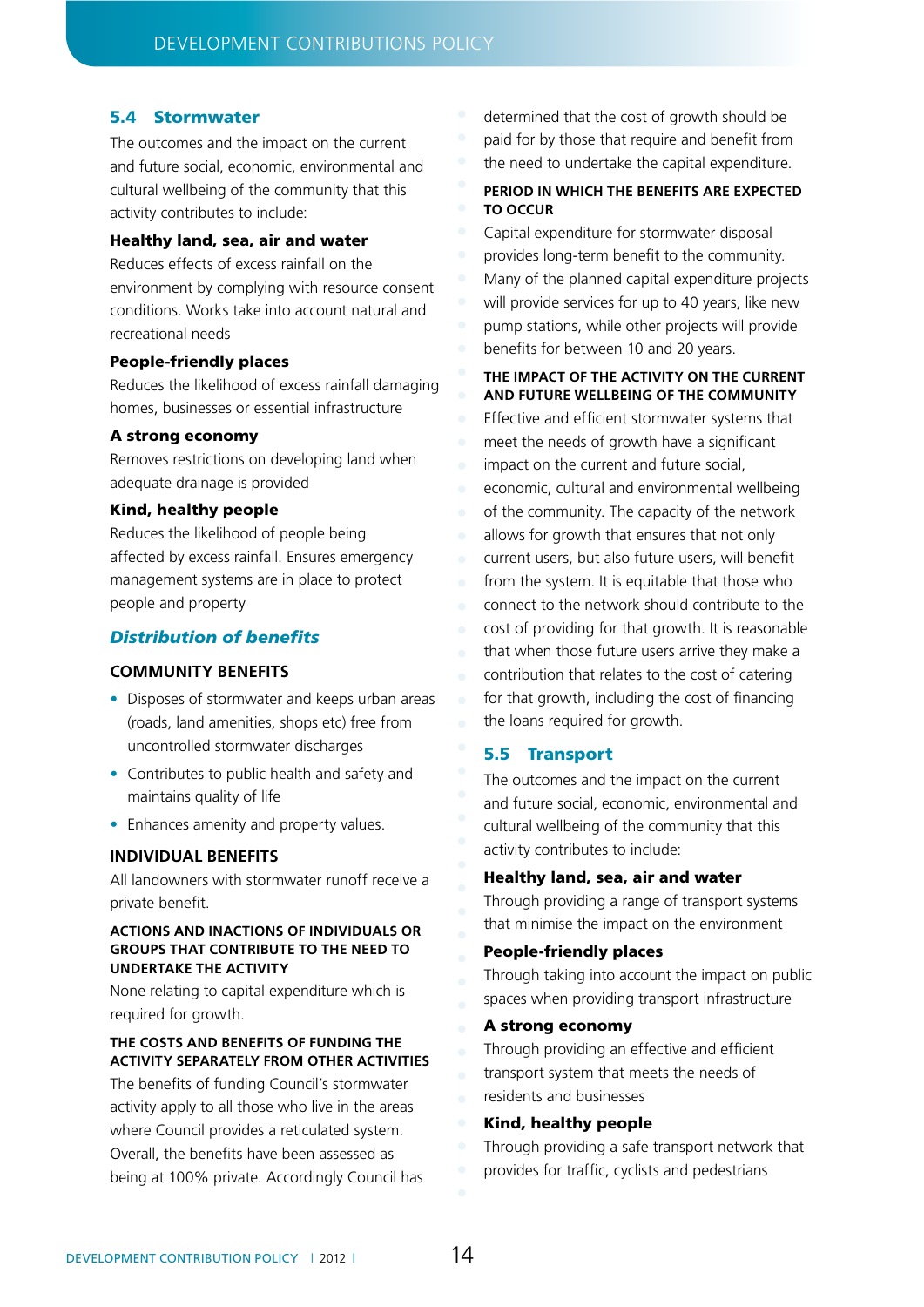### development contributions policy

### *Distribution of benefits*

### **COMMUNITY BENEFITS**

- Ensures a land transport system that operates safely
- Provides easy access throughout the city
- Contributes to an attractive well-planned city, to sustainable management of resources and to a good quality of life
- Allows people to travel to work and to leisure activities.

### **INDIVIDUAL BENEFITS**

All road users (motorists, pedestrians, cyclists, transport operators including all those who have goods shifted by road transport), utility service providers using the road reserve for their services.

### **ACTIONS AND INACTIONS OF INDIVIDUALS OR GROUPS THAT CONTRIBUTE TO THE NEED TO UNDERTAKE THE ACTIVITY**

None relating to capital expenditure which is required for growth.

### **THE COSTS AND BENEFITS OF FUNDING THE ACTIVITY SEPARATELY FROM OTHER ACTIVITIES**

The benefit of funding a roading network is to all residents and businesses, people who do not drive still derive an indirect benefit; roads are used for street parades, harriers and other such activities. Council has determined that the cost of growth should be paid for by those that require and benefit from the need to undertake the capital expenditure.

### **PERIOD IN WHICH THE BENEFITS ARE EXPECTED TO OCCUR**

Many of the planned capital expenditure projects will provide services for in excess of 40 years, while other projects will provide benefits for between 10 and 20 years.

### **THE IMPACT OF THE ACTIVITY ON THE CURRENT AND FUTURE WELLBEING OF THE COMMUNITY**

The transport network has a significant impact on the social, economic and environmental wellbeing of the community. In order for the City transport network to be maintained with the present level of service in the long-term, and to accommodate anticipated growth, the Council considers that additions and upgrades are necessary. It is reasonable that when those future users arrive they make a contribution that relates to the cost of catering for that growth, including the cost of financing the loans required for growth.

### 6. Assumptions

### 6.1 Development Contributions Overall Assumptions

- To determine the number of HUDs available for development in each catchment, consideration has only been given to the operative zoning of the land as at 31 December 2011. Land that is subject to any plan change or that is identified in any strategic planning document that is yet to be re-zoned is excluded
- Some projects might include a mix of renewals work and provision for growth. Only the incremental cost over and above what would have been required for the renewal portion of the project is included in the Development Contributions
- In the event that assets need to be upgraded or replaced ahead of their expected life, the cost of growth includes the depreciation not

collected over the reduced life expectancy of the asset

- Only assets owned by Nelson City Council, or for which Nelson City Council has operational, maintenance or financial responsibility have been considered for Development Contributions
- The conditions-based contributions for which Development Contributions have been calculated are works or projects that have been undertaken to allow development to proceed, typically to complete the network and ensure that the downstream effects arising from development are mitigated.

### 6.2 Transport Calculations and **Assumptions**

• Arterial, principal, collector and sub-collector roads are the only roads considered for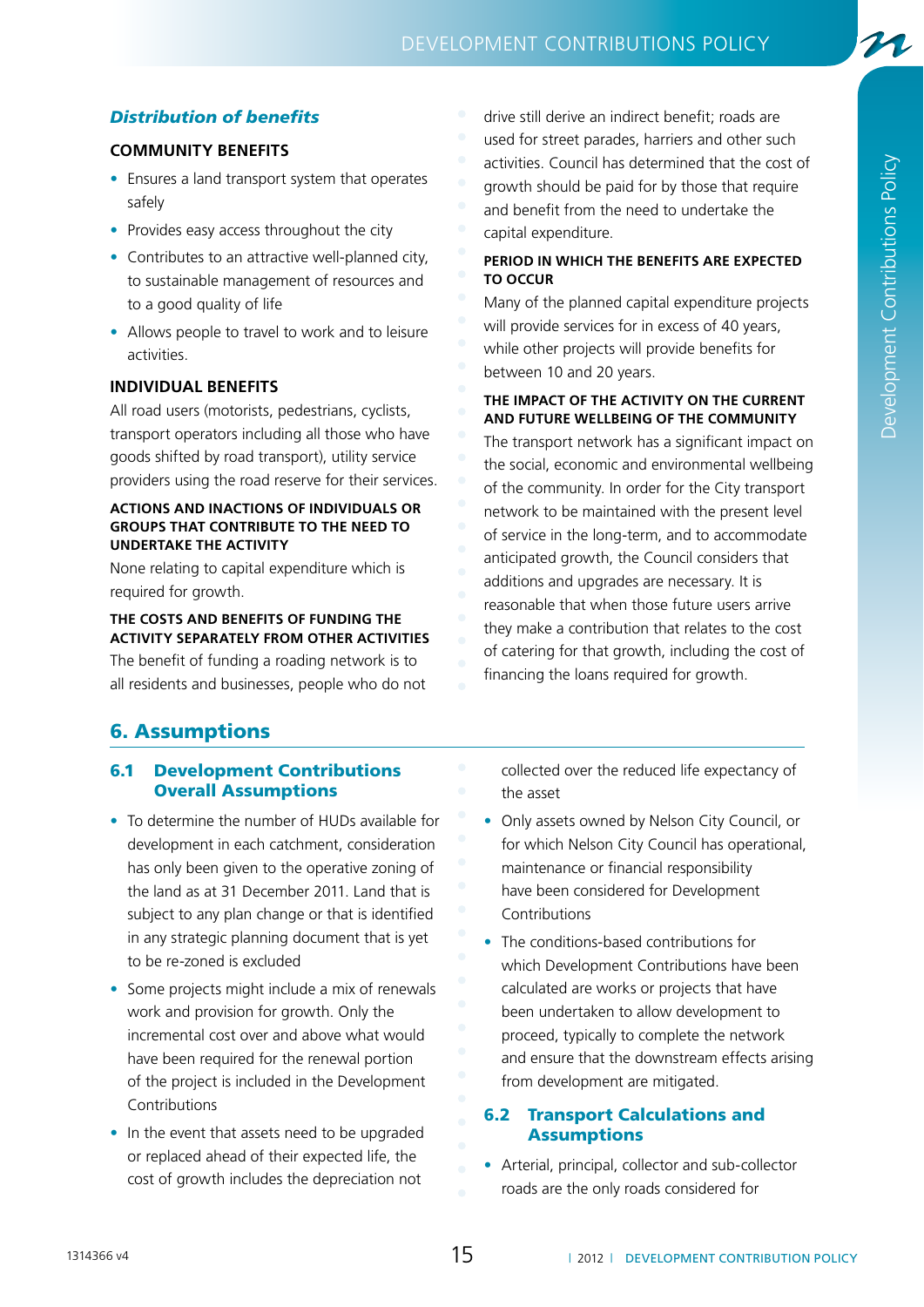growth related costs, as they carry traffic from throughout the system. Local roads are not included as their primary function is property access and most new local roads are provided by the developer

• The reasons for growth have been investigated and reported by Gabites Porter traffic and transport planning consultants. Their report shows the levels of baseline growth, i.e. traffic growth for reasons other than residential, commercial or industrial growth within the local authority boundary, growth from traffic external to the local authority boundary, specifically Tasman District and growth arising from residential, commercial or industrial growth within the Nelson local authority boundary. Based on this report, annual rates of increase are assumed to be:

| New Development                           | $1.2\%$ |
|-------------------------------------------|---------|
| Tasman/external                           | $0.4\%$ |
| <b>Baseline Population Traffic Growth</b> | $0.0\%$ |

### 6.3 Stormwater

The total costs of stormwater projects are spread over the total number of lots reasonably possible in the catchment, taking into account average lot size and terrain. There are four categories:

| High density   | $4142/$ lot               |
|----------------|---------------------------|
| Medium density | 1.333m <sup>2</sup> /lot  |
| Low density    | 30.000m <sup>2</sup> /lot |
| Industrial     | $2,500m^2$ /lot           |

As a unitary authority, some stormwater projects include a flood protection component. These are projects associated with parts of rivers and streams within the city's urban area, as identified in the Flood Protection section in Volume 1 of the Long Term Plan. Flood protection is a

regional council function and the costs for flood protection projects cannot be collected through development contributions.

In order to exclude the flood protection costs from these projects, it is assumed that the stormwater component of these projects is 75% and flood protection is 25%. This is based on the relationship between Q15 and Q50 design capacity and the rainfall intensity each design can handle. The Q15 design is for a one in fifteen year event and the Q50 is for a one in fifty year event. It is assumed that Q15 is stormwater design and Q50 design is flood protection. Based on Table 5.3 in the Stormwater section of the Land Development Manual 2010, the average relationship between Q15 capacity and Q50 capacity is .75 (the relationship ranges from .703 for a 10 min rainfall event to .793 for a 72 hour event).

### 6.4 Wastewater

The number of HUDs available for development is based on the available residential zoned area divided by average property size of lots that are too small for further subdivision i.e. those less than  $800m^2$ .

### 6.5 Water supply

- a. HUDs for pump stations and pipelines are based on peak demand
- b. HUDs for reservoirs are based on average demand
- c. Industrial and commercial water users have been converted to an equivalent household demand, either peak flow or average daily use depending on the project, to determine the number of HUDs in a catchment.

### 7. Glossary of terms relating to Development Contributions

**ACTIVITY** means a good or service provided by, or on behalf or, a local authority and includes – (a) the provision of facilities and amenities, for example water supply or sewage disposal; (b) the making of grants; and (c) the performance of regulatory and other local authority functions.

**ALLOTMENT** has the meaning given to it in section 218(2) of the Resource Management Act 1991.

**APPLICANT** is the person/persons that apply for a resource consent, building consent or service connection.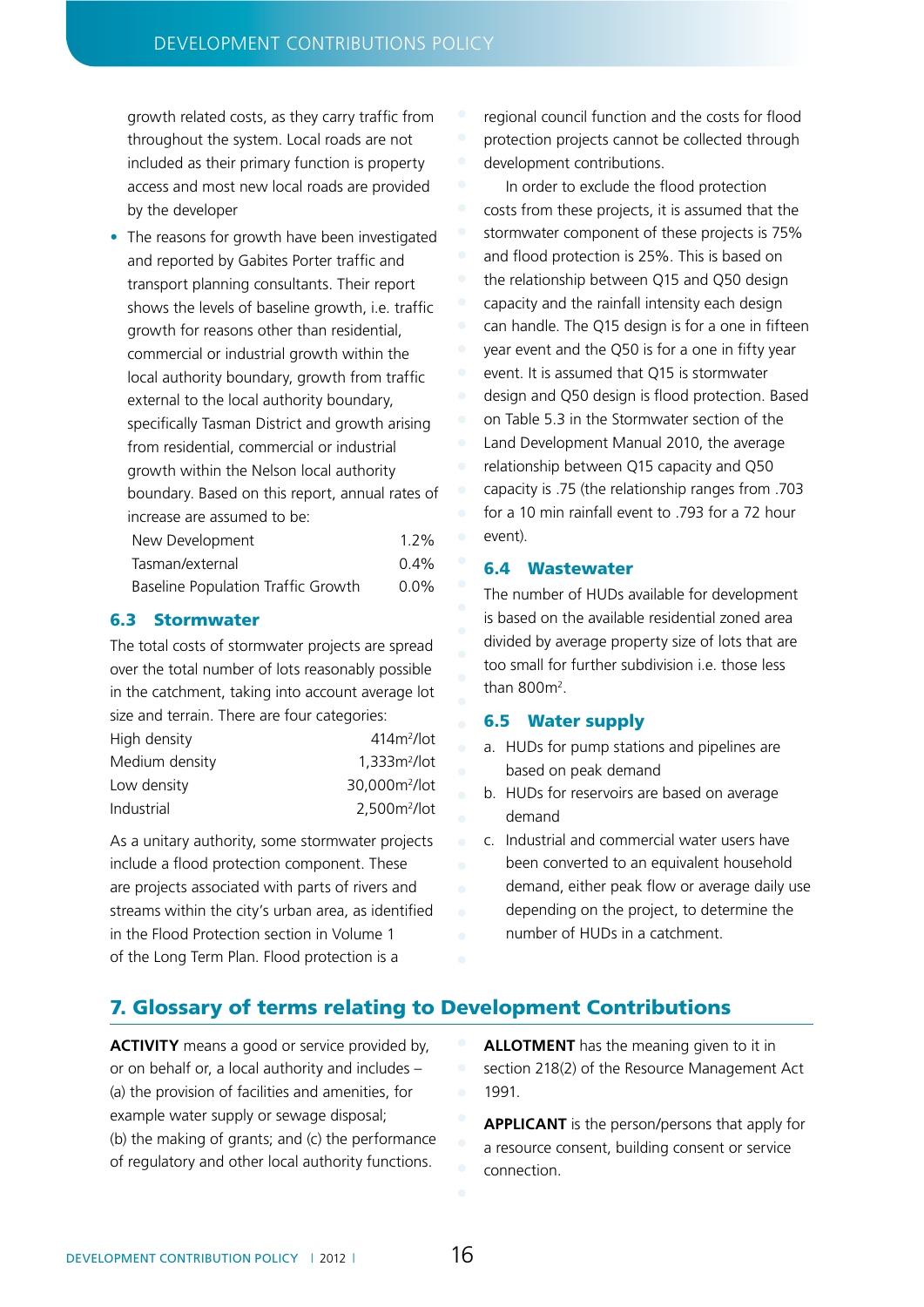**ASSET MANAGEMENT PLAN** means Council documents that outline how the Council will manage and provide infrastructure assets.

**BUILDING WORK** means work for or in connection with the construction, alteration, or demolition of a building.

**CAPITAL EXPENDITURE** means the cost Council expects to incur to provide new infrastructure or infrastructure of increased capacity for the running of the city's network infrastructure.

**COMMUNITY OUTCOMES** means the outcomes for that district or region that are adopted as priorities by Council; and includes any additional priorities subsequently identified through community consultation by the local authority as important to the current or future social, economic, environmental, or cultural wellbeing of the community.

**CONSENT HOLDER** is the person/persons to whom the resource consent, building consent or service connection was granted.

**DEVELOPMENT** means any subdivision or other development including building work that generates a demand for reserves, network infrastructure, or community infrastructure.

**DEVELOPMENT CONTRIBUTION** means a contribution –

- a. provided for in a Development Contribution Policy included in the Council's Long Term Plan; and
- b. calculated in accordance with the methodology; and
- c. comprising
	- i. money; or

ii. land, including a reserve or esplanade reserve (other than in relation to a subdivision consent), but excluding Māori land within the meaning of Te Ture Whenua Māori Act 1993, unless that Act provides otherwise; or iii. both.

### **DEVELOPMENT CONTRIBUTION POLICY**

means the policy on Development Contributions included in the Long Term Plan under section 102(2)(d) of the Local Government Act 2002.

**DISTRICT** means the district of a territorial authority, in this case the Nelson City area.

**ESTIMATED VALUE** means estimated aggregate of the values determined in accordance with section 10 of the Goods and Services Tax Act 1985, (as amended in 1993), of all goods and services to be supplied for that building work.

**FINANCIAL CONTRIBUTION** has the same meaning as Financial Contributions in s108 (9) (a)- (c) of the Resource Management Act 1991.

**GOODS AND SERVICES TAX (GST)** means goods and services tax under the Goods and Services Tax Act 1985 or any legislation substituted for the same.

**HOUSEHOLD UNIT OF DEMAND (HUD**) has the same meaning as Residential Unit in the Nelson Resource Management Plan. The HUD is equivalent to one residential lot containing one residential unit. Each additional residential unit is assumed to generate a demand for network infrastructure equivalent to a single HUD.

**LGA 2002** means the Local Government Act 2002 or any legislation that might replace the same.

**METHODOLOGY** has the same meaning as methodology in s197 of the Local Government Act 2002 and how the contributions are calculated.

**NETWORK INFRASTRUCTURE** means the provision of roads and other transport, water supply, wastewater and stormwater collection and management.

**NON-RESIDENTIAL DEVELOPMENT** means any development that is not for a residential unit.

**RESIDENTIAL UNIT** means a single selfcontained household unit, used principally for residential activities, whether by one or more persons and including accessory buildings. Where more than one kitchen facility is provided on the site, there shall be deemed to be more than one residential unit.

**RMA 1991** means the Resource Management Act 1991.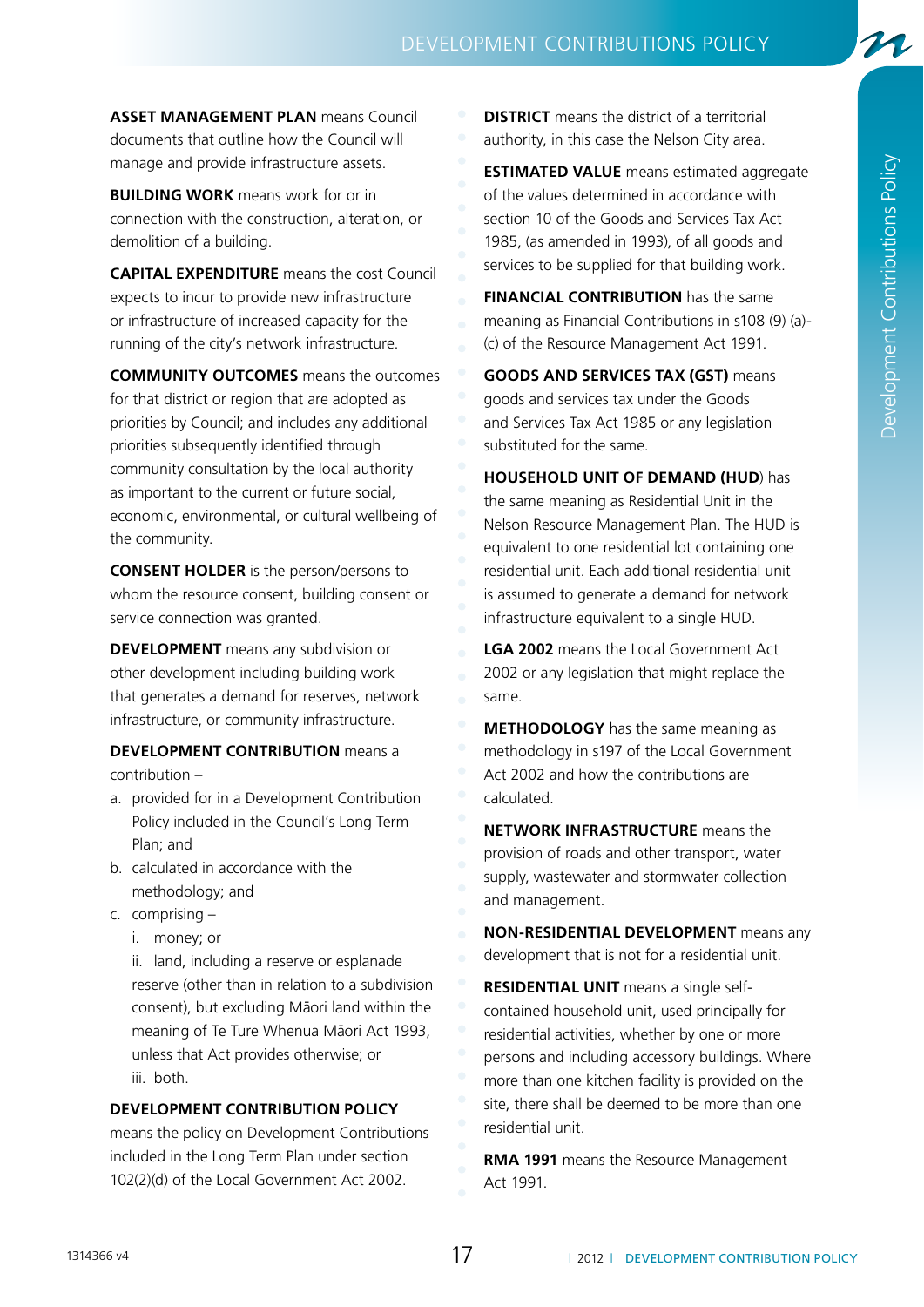### **SCHEDULE OF DEVELOPMENT**

**CONTRIBUTIONS** means the schedule to the Council's Development Contributions Policy required by Section 201 (2) of the Local Government Act 2002 and setting out the information required by Section 202 namely: the contributions payable in each district in respect of reserves, network infrastructure and community infrastructure; the events giving rise to the requirement for Development Contribution; and specified by district and by activity.

**SERVICE CONNECTION** means a physical connection to a service provided by, or on behalf of, the Council.

**SUBDIVISION** has the same meaning as Section 218 of the Resource Management Act 199 i.e. (a) the division of an allotment (i) by an

application to a District Land Registrar for the issue of a separate certificate of title for any part of the allotment; or (ii) by the disposition by way of sale or offer for sale of the fee simple to part of the allotment; or (iii) by a lease of part of the allotment which, including renewals, is or could be for a term of more than 35 years; or (iv) by the grant of a company lease or cross lease in respect of any part of the allotment; or (v) by the deposit of a unit plan, or an application to a District Land Registrar for the issue of a separate certificate of title for any part of a unit on a unit plan; or (b) an application to a District Land Registrar for the issue of a separate certificate of title in circumstances where the issue of that certificate of title is prohibited by Section 226.

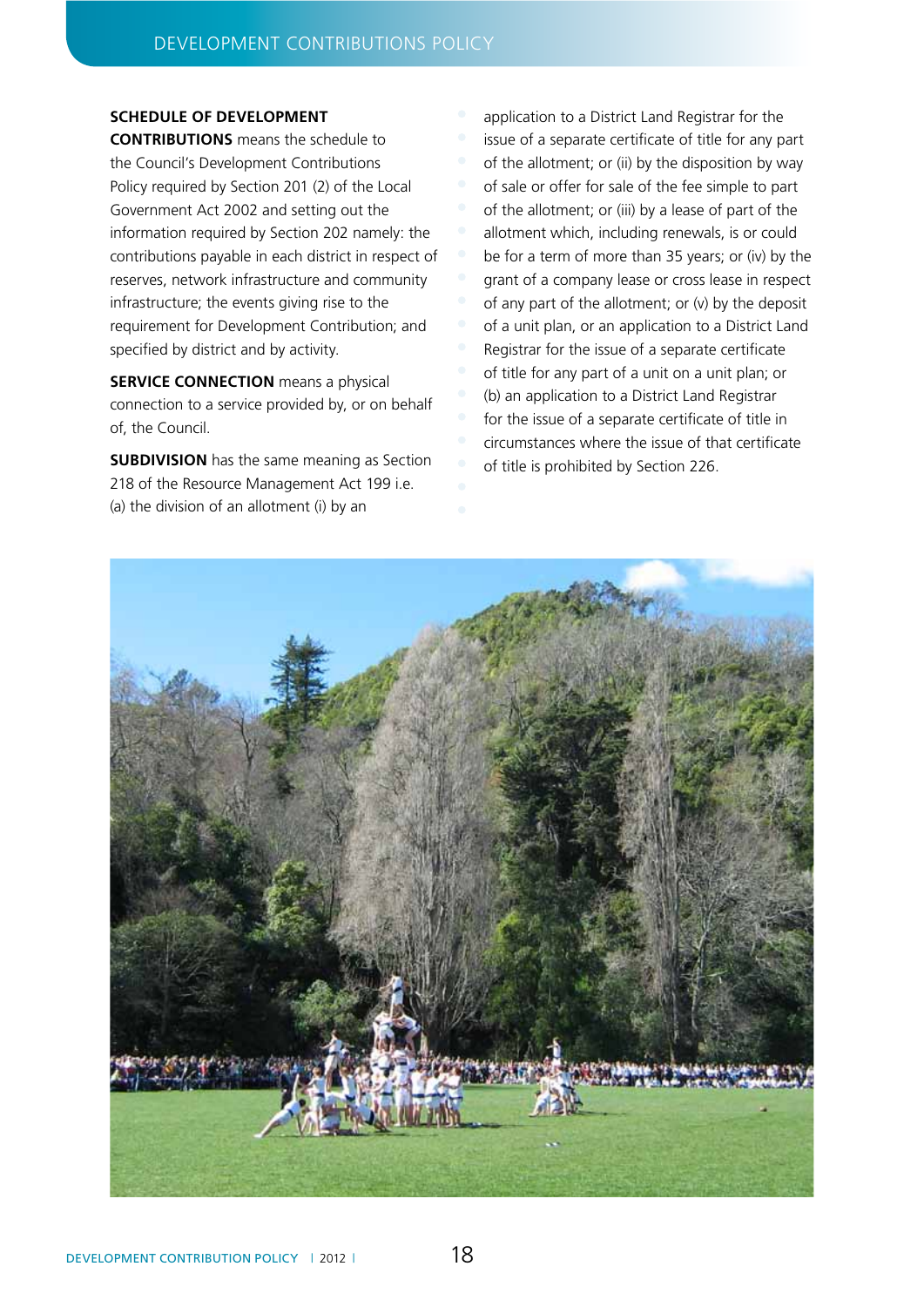# 8. Projects for which Development Contributions are collected 8. Projects for which Development Contributions are collected

# **Transport - Growth Projects** Transport – Growth Projects

| Estimate<br>2021/22<br>$\overline{a}$           |              |                     |                        |                                                                |                                        |                                 |                                                     |                                     |                          |                       |                                                  |                                                                    |                      | 30,876                            |                                                    |                           |                                  | 822<br>∞                     |                           |                                       |                                                     |                                                   |                                              |                              |                            |                                    |                                |                                                  | 39,697              |
|-------------------------------------------------|--------------|---------------------|------------------------|----------------------------------------------------------------|----------------------------------------|---------------------------------|-----------------------------------------------------|-------------------------------------|--------------------------|-----------------------|--------------------------------------------------|--------------------------------------------------------------------|----------------------|-----------------------------------|----------------------------------------------------|---------------------------|----------------------------------|------------------------------|---------------------------|---------------------------------------|-----------------------------------------------------|---------------------------------------------------|----------------------------------------------|------------------------------|----------------------------|------------------------------------|--------------------------------|--------------------------------------------------|---------------------|
|                                                 |              |                     |                        |                                                                |                                        |                                 |                                                     |                                     |                          |                       |                                                  |                                                                    |                      | 30,094                            |                                                    |                           |                                  | 598                          |                           |                                       |                                                     |                                                   |                                              |                              |                            |                                    |                                |                                                  | 38,692              |
| Estimate<br>2020/21<br><del>ی</del>             |              |                     |                        |                                                                |                                        |                                 |                                                     |                                     |                          |                       |                                                  |                                                                    |                      |                                   |                                                    |                           |                                  | ∞                            |                           |                                       |                                                     |                                                   |                                              |                              |                            |                                    |                                |                                                  |                     |
| Estimate<br>2019/20                             |              |                     |                        |                                                                |                                        |                                 |                                                     |                                     |                          |                       |                                                  |                                                                    |                      | 29,302                            |                                                    |                           |                                  | 372<br>∞                     |                           |                                       |                                                     |                                                   |                                              |                              |                            |                                    |                                |                                                  | 37,673              |
| Estimate<br>$2018/19$<br>$\frac{5}{9}$          |              |                     |                        |                                                                |                                        |                                 |                                                     |                                     |                          |                       |                                                  |                                                                    |                      | 28,559                            |                                                    |                           |                                  | 8,160                        |                           |                                       |                                                     |                                                   |                                              |                              |                            |                                    |                                |                                                  | 36,719              |
| $Estimate$<br>$2017/18$<br>$\frac{6}{5}$        |              |                     |                        |                                                                |                                        |                                 | 69,590                                              |                                     |                          |                       |                                                  |                                                                    |                      | 27,836                            |                                                    |                           |                                  | 7,953                        |                           |                                       |                                                     |                                                   |                                              |                              |                            |                                    |                                |                                                  | 105,379             |
| Estimate<br>$2016/17$<br>$\frac{5}{9}$          |              |                     |                        |                                                                |                                        |                                 |                                                     |                                     |                          | 19,811                | 23,278                                           |                                                                    |                      | 27,157                            |                                                    |                           |                                  | 7,759                        |                           |                                       | 23,278                                              |                                                   | 19,398                                       |                              |                            |                                    |                                |                                                  | 120,681             |
| Estimate<br>2015/16                             |              |                     |                        |                                                                |                                        |                                 |                                                     |                                     |                          |                       |                                                  |                                                                    |                      | 26,494                            |                                                    |                           |                                  | 7,570                        |                           |                                       |                                                     |                                                   | 7,570                                        |                              |                            |                                    |                                | 118,107                                          | 159,740             |
| Estimate<br>2014/15                             |              |                     |                        |                                                                |                                        | 58,535                          | 6,198                                               |                                     |                          | 5,505                 | 2,066                                            |                                                                    | 17,216               | 47,534                            | 137,730                                            | 30,989                    |                                  | 6,887                        | 20,660                    | 13,773                                | 3,443                                               | 30,989                                            |                                              | 172,163                      |                            | 7,326                              |                                |                                                  | 561,014             |
| Estimate<br>2013/14                             |              |                     |                        |                                                                |                                        | 5,212                           |                                                     |                                     |                          |                       |                                                  | 31,273                                                             | 17,374               | 32,611                            | 17,374                                             | 20,849                    |                                  | 6,950                        | 20,849                    | 13,899                                | 69,496                                              |                                                   | 3,475                                        | 17,374                       | 69,120                     |                                    |                                | 13,312                                           | 339,166             |
| Estimate<br>2012/13                             |              |                     |                        |                                                                | 24,700                                 | 4,230                           | 3,525                                               | 86,292                              | 3,276                    |                       | 3,736                                            | 3,525                                                              | 17,625               | 29,134                            | 17,625                                             | 3,525                     | 3,276                            | 3,885                        | 21,150                    | 3,525                                 |                                                     |                                                   |                                              | 7,755                        | 10,500                     |                                    | 21,150                         |                                                  | 268,436             |
| Prior to 1<br>July 2012<br>Costs<br>ú           | 332,496      | 1,099,699           | 160<br>$\overline{13}$ | 11,999                                                         |                                        |                                 |                                                     |                                     |                          |                       |                                                  |                                                                    | 544<br>ド             |                                   |                                                    |                           |                                  |                              |                           |                                       |                                                     |                                                   |                                              |                              |                            |                                    |                                |                                                  |                     |
| Value of<br>Growth <sup>1</sup><br><b>Total</b> | 332,496      | 1,099,699           | 13,160                 | 11,999                                                         | 24,700                                 | 67,977                          | 79,314                                              | 86,292                              | 3,276                    | 25,316                | 29,080                                           | 34,798                                                             | 59,759               | 309,596                           | 172,729                                            | 55,363                    | 3,276                            | 74,955                       | 62,658                    | 31,197                                | 96,217                                              | 30,989                                            | 30,442                                       | 197,291                      | 79,620                     | 7,326                              | 21,150                         | 131,419                                          | 3,172,094 1,464,897 |
| Growth<br>%                                     | 100          | 100                 | 20                     | 20                                                             | 20                                     | 20                              | 20                                                  | 20                                  | 20                       | 20                    | 20                                               | 20                                                                 | 20                   | 20                                | 100                                                | 20                        | 20                               | 20                           | 20                        | 20                                    | 20                                                  | 20                                                | 20                                           | 20                           | 20                         | 20                                 | 100                            | 20                                               |                     |
| NZTA<br>Subsidy<br>%                            | $\ddot{4}$   | $\circ$             | 53                     | $\circ$                                                        | 53                                     | SS                              | 53                                                  | 53                                  | 53                       | $\circ$               | 53                                               | 53                                                                 | 53                   | 53                                | 53                                                 | 53                        | 53                               | 53                           | 53                        | 53                                    | 53                                                  | 53                                                | 53                                           | 53                           | 0                          | $\circ$                            | 53                             | $\circ$                                          |                     |
| Total Cost                                      | 777,767      | 1,466,266           | 186,663                | 79,995                                                         | 350,356                                | 964,214                         | 1,125,014                                           | 1,224,000                           | 46,475                   | 168,773               | 412,475                                          | 493,588                                                            | 847,640              | 4,391,435                         | 490,010                                            | 785,290                   | 46,475                           | 1,063,190                    | 888,769                   | 442,512                               | 1,364,773                                           | 439,564                                           | 431,807                                      | 2,798,460                    | 530,800                    | 48,841                             | 60,000                         | 876,127                                          | 22,801,278          |
| Capital Expenditure Project                     | Nayland Road | Ridgeway connection | Corder Park Cycleway   | Gloucester / Kerr / Oxford St cyclelane &<br>Hardy St crossing | Bishopdale to the Ridgeway shared path | Waimea Rd/Ridgeway intersection | Waimea Rd / Market Rd / Boundary Rd<br>intersection | Waimea Rd / Motueka St intersection | St Vincent St cyclelanes | Halifax St cyclelanes | Poorman Valley Stream walk/cycle<br>improvements | The Brook shared path (City/Maitai to<br>Dun Mountain trail start) | Capital:Streetlights | Road minor improvements programme | Railway Reserve/Princes Dr extension<br>overbridge | Other walk/cycle projects | St Vincent St separate cyclelane | Footpath: walkway connection | Minor improvements top up | School approaches/frontage treatments | Maitai shared path (Akersten St to<br>Trafalgar St) | Maitai shared path (Collingwood St to<br>Nile St) | Waterfront to Annesbrook cycle<br>connection | Rocks Rd 4m-wide shared path | Tasman St (Nile to Bronte) | Waimea Road widening (Snow's Hill) | Three Roundabouts intersection | Haven Rd /Halifax St intersection<br>improvement | <b>Total</b>        |

Transport growth figures are adjusted down to take into account 25% of growth comes from outside of Nelson. 1Transport growth figures are adjusted down to take into account 25% of growth comes from outside of Nelson.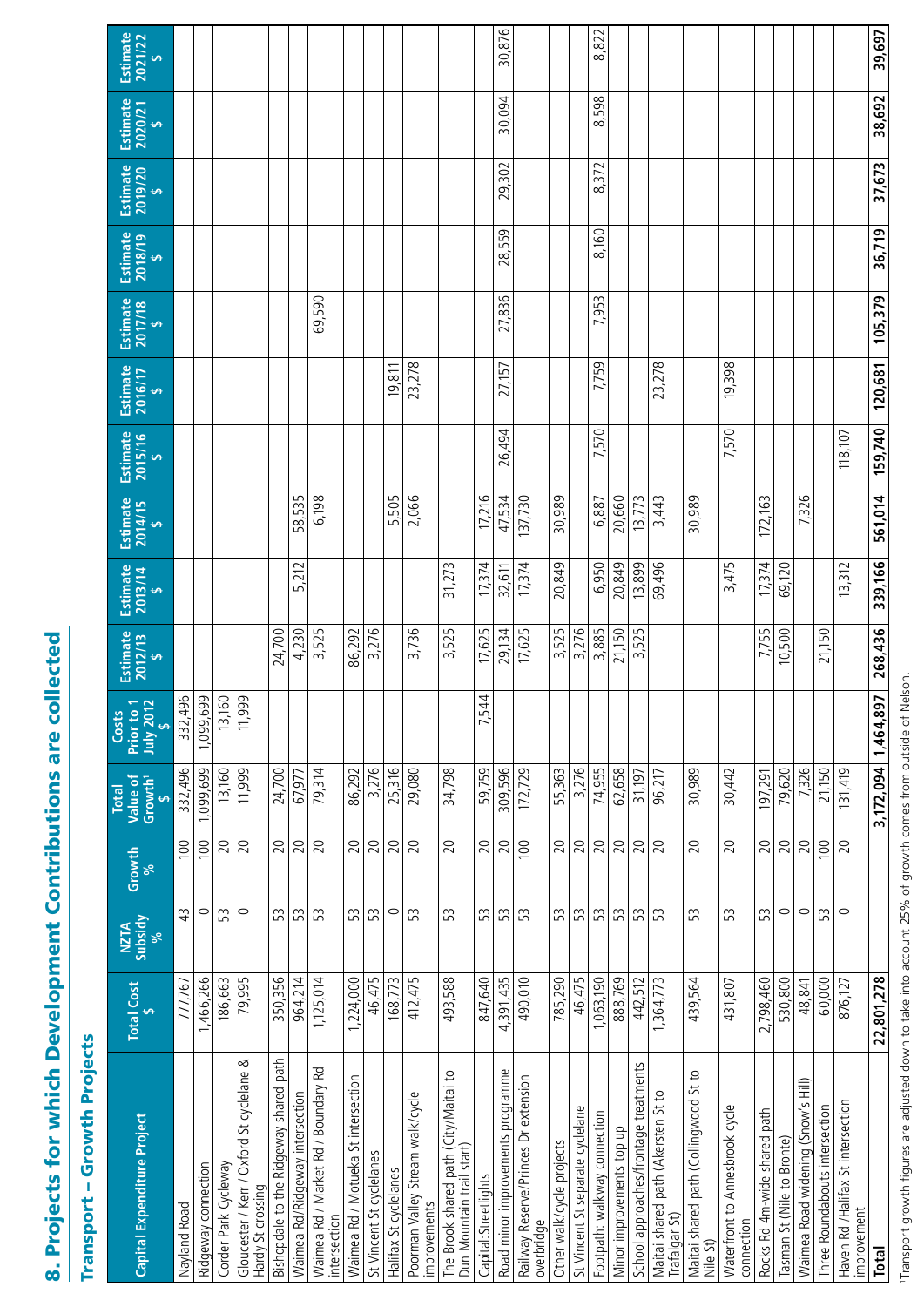| ì                                                                                                              |
|----------------------------------------------------------------------------------------------------------------|
|                                                                                                                |
|                                                                                                                |
|                                                                                                                |
|                                                                                                                |
|                                                                                                                |
|                                                                                                                |
|                                                                                                                |
|                                                                                                                |
|                                                                                                                |
|                                                                                                                |
| and the state of the state of the state of the state of the state of the state of the state of the state of th |
|                                                                                                                |
|                                                                                                                |
|                                                                                                                |
|                                                                                                                |
|                                                                                                                |
|                                                                                                                |
|                                                                                                                |
|                                                                                                                |
|                                                                                                                |
|                                                                                                                |
|                                                                                                                |
|                                                                                                                |
|                                                                                                                |
| I                                                                                                              |
|                                                                                                                |
|                                                                                                                |
|                                                                                                                |
|                                                                                                                |
|                                                                                                                |
|                                                                                                                |
|                                                                                                                |
|                                                                                                                |
|                                                                                                                |
|                                                                                                                |
|                                                                                                                |
|                                                                                                                |
|                                                                                                                |
|                                                                                                                |
|                                                                                                                |
|                                                                                                                |
|                                                                                                                |
|                                                                                                                |
| ı                                                                                                              |
|                                                                                                                |
| ֚֬                                                                                                             |

| Capital Expenditure Project                                           | Total Cost<br>\$ | Growth<br>%    | component<br>protection<br>(excluded)<br>Flood<br>್ದೇ | value of<br>growth<br><b>Total</b><br>$\leftrightarrow$ | July 2012<br>Prior to 1<br>Costs | Estimate<br>2012/13<br>$\Theta$ | Estimate<br>2013/14<br>$\Theta$ | <b>Estimate</b><br><b>2014/15</b><br>$\Theta$ | <b>Estimate</b><br>2015/16<br>$\Theta$ | Estimate<br>2016/17<br><b>SA</b> | Estimate<br>2017/18<br>$\leftrightarrow$ | <b>Estimate</b><br>$2018/19$<br>$5$ | Estimate<br>2019/20<br>$\Theta$ | <b>Estimate</b><br>2020/21<br>$\leftrightarrow$ | Estimate<br>2021/22<br>$\Theta$ |
|-----------------------------------------------------------------------|------------------|----------------|-------------------------------------------------------|---------------------------------------------------------|----------------------------------|---------------------------------|---------------------------------|-----------------------------------------------|----------------------------------------|----------------------------------|------------------------------------------|-------------------------------------|---------------------------------|-------------------------------------------------|---------------------------------|
| Other conditioned projects (prior to Jul 2006)                        | 283,942          | 100            |                                                       | 283,942                                                 | 283,942                          |                                 |                                 |                                               |                                        |                                  |                                          |                                     |                                 |                                                 |                                 |
| Nayland Road (to Saxton)                                              | 874.924          | 39             |                                                       | 338,26                                                  | 338,261                          |                                 |                                 |                                               |                                        |                                  |                                          |                                     |                                 |                                                 |                                 |
| Arapiki Stream (first stage)                                          | 6,320,007        | 4              | 25                                                    | 170,640                                                 | 170,640                          |                                 |                                 |                                               |                                        |                                  |                                          |                                     |                                 |                                                 |                                 |
| Orchard Creek                                                         | 2,361,308        | 33             | 25                                                    | 577,340                                                 | 577,340                          |                                 |                                 |                                               |                                        |                                  |                                          |                                     |                                 |                                                 |                                 |
| Q15 reticulation upgrades (pump station catchment)<br>$-$ pre-2009    | 4,400,016        | 27             |                                                       | 1,174,506                                               | 1,174,506                        |                                 |                                 |                                               |                                        |                                  |                                          |                                     |                                 |                                                 |                                 |
| -pre-<br>Q15 reticulation upgrades (Q15 pipelines)<br>2009            | 5,070,537        | $\overline{5}$ |                                                       | 1,590,305                                               | 1,590,305                        |                                 |                                 |                                               |                                        |                                  |                                          |                                     |                                 |                                                 |                                 |
| Iwa Road                                                              | 299,405          | $\overline{3}$ |                                                       | 94,013                                                  | 94,013                           |                                 |                                 |                                               |                                        |                                  |                                          |                                     |                                 |                                                 |                                 |
| Stanley Beachville (stage 1)                                          | 333,218          | $\supseteq$    |                                                       | 33,322                                                  | 33,322                           |                                 |                                 |                                               |                                        |                                  |                                          |                                     |                                 |                                                 |                                 |
| Tasman (Cambria/Grove) (part of pump station<br>catchment, Wood Area) | 220,700          | 27             |                                                       | 59,589                                                  | 2,983                            | 1,310                           | 55,296                          |                                               |                                        |                                  |                                          |                                     |                                 |                                                 |                                 |
| New pumps (part of pump station catchment,<br>Wood Area)              | 178,000          | 27             |                                                       | 48,060                                                  | 48,060                           |                                 |                                 |                                               |                                        |                                  |                                          |                                     |                                 |                                                 |                                 |
| Milton (Cambria/Grove) (part of pump station<br>catchment, Wood Area. | 238,345          | 27             |                                                       | $\sim$<br>64,353                                        |                                  |                                 | 6,373                           |                                               | 57,980                                 |                                  |                                          |                                     |                                 |                                                 |                                 |
| Halifax (Tasman/Milton) (part of Q15 pipeline, Wood<br>Area)          | 258,397          | $\overline{3}$ |                                                       | 80,103                                                  |                                  | 15,090                          |                                 | 65,013                                        |                                        |                                  |                                          |                                     |                                 |                                                 |                                 |
| York Stream (below Waimea)                                            | 2,775,287        | 36             | 25                                                    | 749,327                                                 | 388,313                          | 21,600                          | 13,824                          | 325,590                                       |                                        |                                  |                                          |                                     |                                 |                                                 |                                 |
| Todds Valley                                                          | 1,840,480        | 22             | 25                                                    | 303,679                                                 | 107                              | 23,760                          | 13,517                          | 147,066                                       | 119,229                                |                                  |                                          |                                     |                                 |                                                 |                                 |
| Stanley/Beachville (stage 2)                                          | 739,016          | $\supseteq$    |                                                       | 73,902                                                  | 34,726                           | 5,896                           | 33,280                          |                                               |                                        |                                  |                                          |                                     |                                 |                                                 |                                 |
| Vanguard (Victory to Gloucester)                                      | 737,994          | $\supseteq$    |                                                       | 73,799                                                  | 209                              | 14,095                          | 33,280                          | 26,215                                        |                                        |                                  |                                          |                                     |                                 |                                                 |                                 |
| Anglia/Scotia                                                         | 169,215          | $\supseteq$    |                                                       | 16,922                                                  |                                  |                                 |                                 |                                               |                                        |                                  | 16,922                                   |                                     |                                 |                                                 |                                 |
| Mount/Konini                                                          | 591,495          | $\supseteq$    |                                                       | 59,150                                                  | 3,385                            | 5,000                           |                                 |                                               |                                        |                                  | 50,765                                   |                                     |                                 |                                                 |                                 |
| Arapiki Road                                                          | 272,550          | 5              |                                                       | 13,628                                                  |                                  |                                 |                                 | 2,622                                         |                                        | 11,006                           |                                          |                                     |                                 |                                                 |                                 |
| Arapiki Stream (new stage)                                            | 327,580          | 4              | 25                                                    | 9,827                                                   |                                  |                                 |                                 | 1,573                                         |                                        | 8,255                            |                                          |                                     |                                 |                                                 |                                 |
| Neale/Kea/Kaka/Railway Reserve                                        | 250,000          | $\supseteq$    |                                                       | 25,000                                                  |                                  | 25,000                          |                                 |                                               |                                        |                                  |                                          |                                     |                                 |                                                 |                                 |
| Railway Reserve/ Newall/ Bledisloe/ Louisson/ Main<br>Road Stoke      | 512,000          | $\supseteq$    |                                                       | 51,200                                                  |                                  |                                 | 51,200                          |                                               |                                        |                                  |                                          |                                     |                                 |                                                 |                                 |
| Marybank                                                              | 745,165          | 20             | 25                                                    | 111,775                                                 |                                  |                                 |                                 |                                               |                                        | 16,509                           | 8,461                                    | 86,805                              |                                 |                                                 |                                 |
| Railway Reserve (to Saxton)                                           | 1,155,630        | $\supseteq$    |                                                       | 115,563                                                 |                                  |                                 |                                 |                                               |                                        | 115,563                          |                                          |                                     |                                 |                                                 |                                 |
| Dodson Valley                                                         | 54,882           | 50             |                                                       | 27,441                                                  |                                  |                                 |                                 |                                               |                                        |                                  |                                          |                                     |                                 | 27,441                                          |                                 |
| Tui Glen                                                              | 164,646          | 50             |                                                       | 82,323                                                  |                                  |                                 |                                 |                                               |                                        |                                  |                                          |                                     |                                 | 82,323                                          |                                 |
| <b>Brooklands</b>                                                     | 73,176           | 50             |                                                       | 36,588                                                  |                                  |                                 |                                 |                                               |                                        |                                  |                                          |                                     |                                 | 36,588                                          |                                 |
| <b>Total</b>                                                          | 31,247,916       |                |                                                       | 6,264,557                                               | 4,740,112                        |                                 | 111,751 206,770                 | 568,079                                       | 177,209                                | 151,333                          | 76,147                                   | 86,805                              | $\overline{\bullet}$            | 146,352                                         | $\bullet$                       |

Flood protection costs are excluded from Stormwater development contributions. Flood protection costs are excluded from Stormwater development contributions.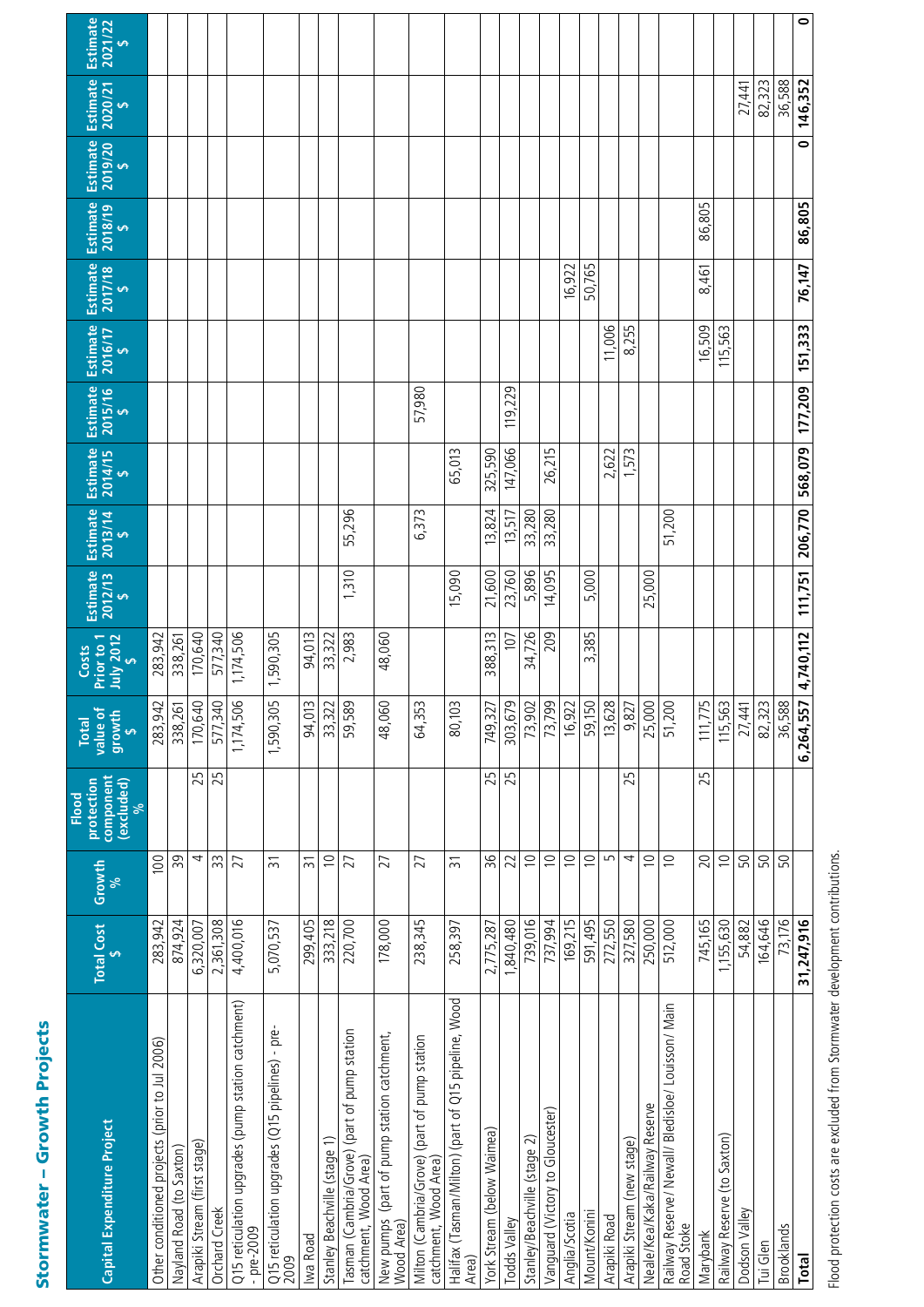| Į<br>l<br>ĵ<br>֦֦֧֦֧֦֧֦֦֧֦֧֦֧ׅ֧֖֧֦֧ׅ֦֧֧֧֧֧֧֧֪֪֪֪֪֪֪֪֪֪֪֪֪֪֪֪֪֪֪֪֪֪֪֪֚֚֚֚֚֚֚֚֚֚֡֝֝֬֝֜֝֬֝֜֝֬֝֬֞֝֬֞֝֬֝֬<br>֚֚֚֬ |
|--------------------------------------------------------------------------------------------------------------|
|                                                                                                              |
|                                                                                                              |
| l<br>i                                                                                                       |

| Capital Expenditure Project                                                                                 | <b>Total Cost</b> | Growth<br>ಸಿ   | value of<br>growth<br><b>Total</b> | July 2012<br>Prior to 1<br>Costs | Estimate<br>$2012/13$<br>$\frac{2}{5}$ | Estimate<br>$2013/14$<br>$\frac{2}{5}$ | Estimate<br>$2014/15$<br>$\frac{2}{5}$ | Estimate<br>$2015/16$<br>$\frac{2}{5}$ | Estimate<br>2016/17<br>\$ | Estimate<br>$\frac{2017}{18}$ | Estimate<br>$2018/19$<br>$\frac{2}{5}$ | Estimate<br>2019/20<br>\$ | $Estimate\n2020/21\n5$ | Estimate<br>$2021/22$<br>$\frac{2}{5}$ |
|-------------------------------------------------------------------------------------------------------------|-------------------|----------------|------------------------------------|----------------------------------|----------------------------------------|----------------------------------------|----------------------------------------|----------------------------------------|---------------------------|-------------------------------|----------------------------------------|---------------------------|------------------------|----------------------------------------|
| Nelson North Wastewater Treatment Plant                                                                     | 9,721,760         | 25             | 2,430,440                          | 2,430,440                        |                                        |                                        |                                        |                                        |                           |                               |                                        |                           |                        |                                        |
| NNWVTP) - mechanical treatment                                                                              |                   |                |                                    |                                  |                                        |                                        |                                        |                                        |                           |                               |                                        |                           |                        |                                        |
| Previous contribution conditions                                                                            | 682,280           | 100            | 682,280                            | 682,280                          |                                        |                                        |                                        |                                        |                           |                               |                                        |                           |                        |                                        |
| Vanquard and Paru Paru pump stations                                                                        | 316,903           | 34             | 107.747                            | 107,747                          |                                        |                                        |                                        |                                        |                           |                               |                                        |                           |                        |                                        |
| NNWWTP - wetland treatment                                                                                  | 3,416,983         | 20             | 683,397                            | 683,397                          |                                        |                                        |                                        |                                        |                           |                               |                                        |                           |                        |                                        |
| Nelson Regional Sewerage Business Unit<br>NRSBU) pipeline upgrade                                           | 6,450,000         | 33             | 2,128,500                          | 2,128,500                        |                                        |                                        |                                        |                                        |                           |                               |                                        |                           |                        |                                        |
| Neale Park pump station                                                                                     | 6,716,606         | $\cong$        | 671,661                            | 23,326                           | 22,879                                 |                                        | 20,972                                 | 25,769                                 | 8,805                     | 338,430                       | 231,480                                |                           |                        |                                        |
| Marsden Valley trunk main upgrades                                                                          | 1,044,527         | 100            | 1,044,527                          | 198,315                          | 590,212                                | 256,000                                |                                        |                                        |                           |                               |                                        |                           |                        |                                        |
| Ngawhatu Valley trunk main                                                                                  | 441,033           | 100            | 441.033                            | 24,023                           | 50,000                                 |                                        | 367,010                                |                                        |                           |                               |                                        |                           |                        |                                        |
| Enner Glynn trunk main                                                                                      | 484.730           | 100            | 484,730                            |                                  |                                        |                                        |                                        |                                        |                           |                               | 57,870                                 |                           | 426,860                |                                        |
| Nelson North Waste Water Plant                                                                              | 2,350,196         | Б              | 117,510                            | 4,350                            | 112,550                                |                                        |                                        |                                        |                           |                               |                                        |                           | <b>G10</b>             |                                        |
| Awatea Place rising main, pump station,<br>and trunk main                                                   | 4,065,787         | 20             | 813,157                            | 26,038                           |                                        | 61,440                                 | 10,486                                 | 139,581                                | 440,240                   | 135,372                       |                                        |                           |                        |                                        |
| Corder Park (Atawhai pump station                                                                           | 3,136,472         | $\overline{C}$ | 376,377                            | 17,399                           | 9,600                                  | 122,880                                | 226,498                                |                                        |                           |                               |                                        |                           |                        |                                        |
| Brooklands/Corder/Marybank and Atawhai<br>new pumps) (includes previous projects:<br>duplicate rising main) |                   |                |                                    |                                  |                                        |                                        |                                        |                                        |                           |                               |                                        |                           |                        |                                        |
| Marsden Valley express sewer main                                                                           | 851,590           | 100            | 851,590                            |                                  | 100,000                                |                                        |                                        | 751,590                                |                           |                               |                                        |                           |                        |                                        |
| Arapiki/Quarantine catchment beheading                                                                      | 3,271,208         | 20             | 654.242                            | 12,462                           | 20,000                                 | 307,200                                | 314,580                                |                                        |                           |                               |                                        |                           |                        |                                        |
| Atawhai pump station                                                                                        | 97.568            | 100            | 97.568                             |                                  |                                        |                                        |                                        |                                        |                           |                               |                                        |                           | 97,568                 |                                        |
| Sludge treatment upgrade                                                                                    | 2,684,250         | $\cong$        | 268.425                            |                                  |                                        |                                        |                                        | 268,425                                |                           |                               |                                        |                           |                        |                                        |
| NRSBU ATAD Tank                                                                                             | 500.000           | 100            | 500,000                            | 50.000                           | 450,000                                |                                        |                                        |                                        |                           |                               |                                        |                           |                        |                                        |
| Total                                                                                                       | 46,231,893        |                | 12,353,183                         | 6,388,277                        | 1,355,241                              | 747,520                                | 939,546                                | 1,185,365                              | 449,045                   | 473,802                       | 289,350                                | 0                         | 525,038                | $\bullet$                              |